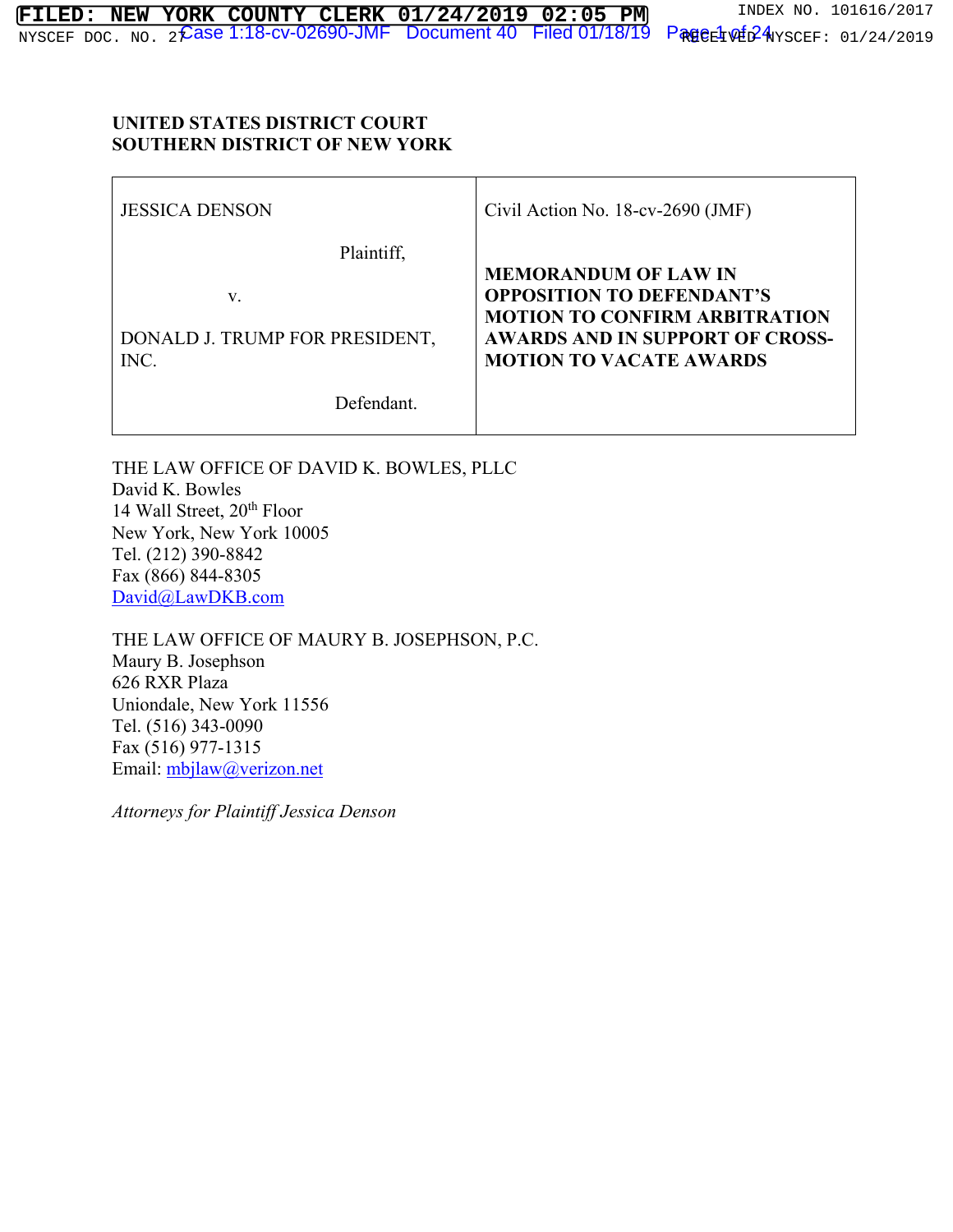# **TABLE OF CONTENTS**

| I.   |    |                                                                           |
|------|----|---------------------------------------------------------------------------|
| II.  |    |                                                                           |
| III. |    |                                                                           |
| a.   |    |                                                                           |
| b.   |    |                                                                           |
|      | 1. |                                                                           |
|      | 2. |                                                                           |
|      | 3. |                                                                           |
|      | 4. |                                                                           |
|      | 5. |                                                                           |
|      | 6. | The State Action Adequately Protects the Campaign's Rights  16            |
| c.   |    | Confirmation Of The Awards Should Be Denied; Instead, They Both Should Be |
|      | 1. |                                                                           |
|      | 2. |                                                                           |
| IV.  |    |                                                                           |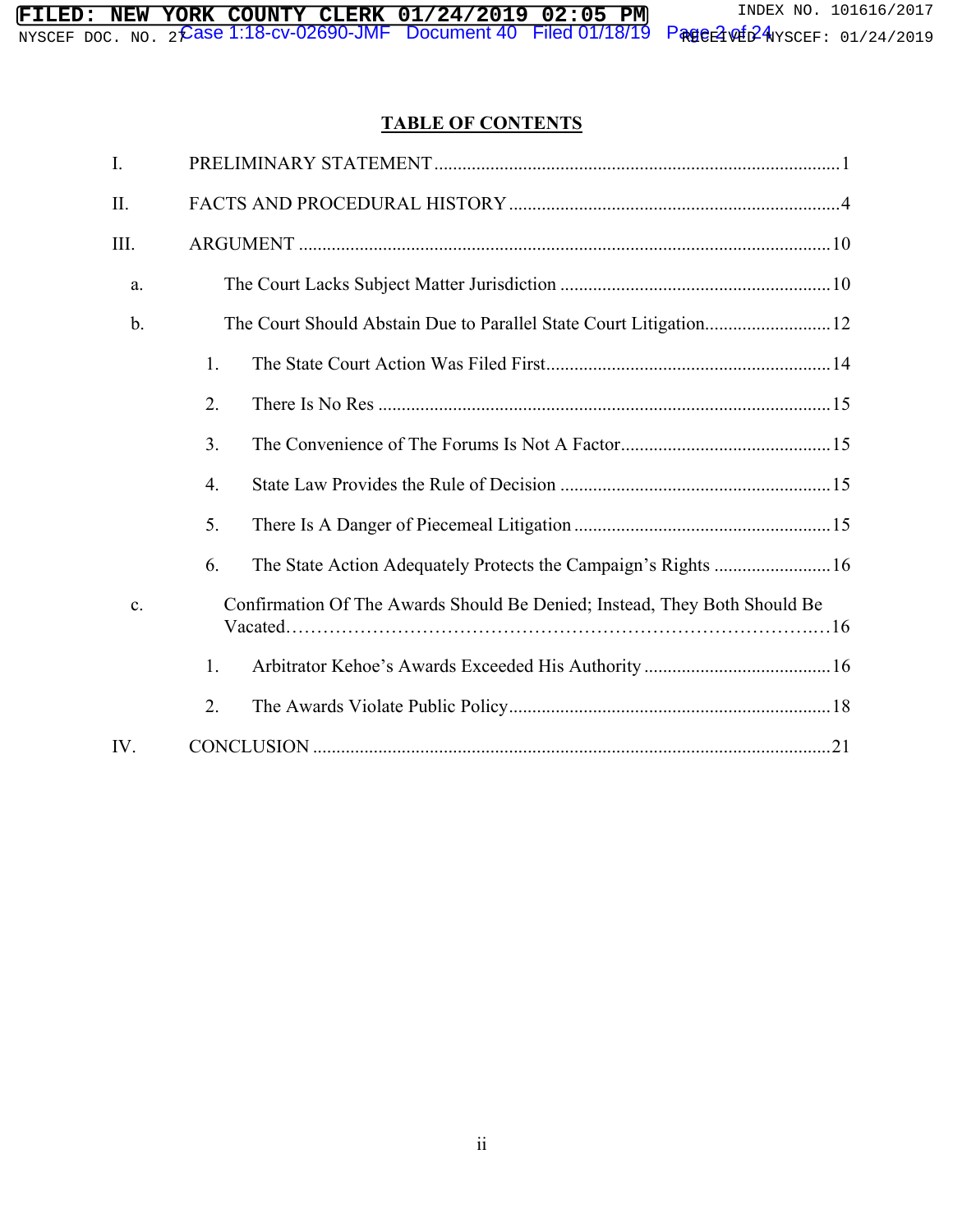$\widehat{\textsf{G}}$ ase 1:18-cv-02690-JMF  $\;$  Document 40  $\;$  Filed 01/18/19  $\;$  Pageವೆ of 24 **FILED: NEW YORK COUNTY CLERK 01/24/2019 02:05 PM** INDEX NO. 101616/2017 NYSCEF DOC. NO. 22**ASE I.I8-CV-UZ69U-JMF DOCUMENI4U FIIECI UI/I8/I9 PRHOELPME**NSCEF: 01/24/2019

# **TABLE OF AUTHORITIES**

# **Cases**

| Colorado Energy Mgt., LLC v. Lea Power Partners, LLC, 114 AD3d 561, 564 (1 <sup>st</sup> Dept 2014)17      |
|------------------------------------------------------------------------------------------------------------|
| Colorado River Water Conservation Dist. v. United States, 424 U.S. 800 (1976)2, 12, 15                     |
| Cong. Talcott Corp. v. Roslin, No. 95 CIV. 7698LAP, 1996 WL 499337, at *2 (S.D.N.Y. Sept. 4,               |
| . 13                                                                                                       |
| Consolidated Edison v. Utility Workers' Union of Am., No. 95-cv-1672, 1996 U.S. Dist. LEXIS                |
| 9182, at *6 (S.D.N.Y. July 3, 1996) (also available on Westlaw at 1996 WL 374143)19                        |
| Correspondent Servs. Corp. v. First Equities Corp. of Fla., 442 F.3d 767, 769 ( $2d$ Cir. 2006) 11, 12     |
| D.A. Osguthorpe Family P'ship v. ASC Utah, Inc., 705 F.3d 1223, 1235 (10th Cir. 2013)13                    |
|                                                                                                            |
|                                                                                                            |
| Durant, Nichols, Houston, Hodgson & Cortese-Costa P.C. v. Dupont, 565 F.3d 56, 63 (2 <sup>d</sup> Cir.     |
|                                                                                                            |
|                                                                                                            |
| First Keystone Consultants, Inc. v. Schlesinger Elec. Contractors, Inc., 862 F. Supp. 2d 170, 182          |
| 13                                                                                                         |
| Harry Hoffman Printing, Inc. v. Graphic Commc'ns Int'l Union, Local 261, 912 F.2d 608, 611 (2 <sup>d</sup> |
|                                                                                                            |
| Help Me See, Inc. v. Wonderwork, Inc. for Poor, Inc., 157 A.D.3d 455, 455 (1 <sup>st</sup> Dep't 2018)  14 |
|                                                                                                            |
| Moses H. Cone Mem'l Hosp. v. Mercury Constr. Corp., 460 U.S. 1, 14 (1983) 12-13                            |
|                                                                                                            |
|                                                                                                            |
|                                                                                                            |
|                                                                                                            |
| W.R. Grace & Co. v. Local Union 759, Int'l Union of United Rubber Workers, 461 U.S. 757, 766               |
|                                                                                                            |

# **Statutes**

# **Rules**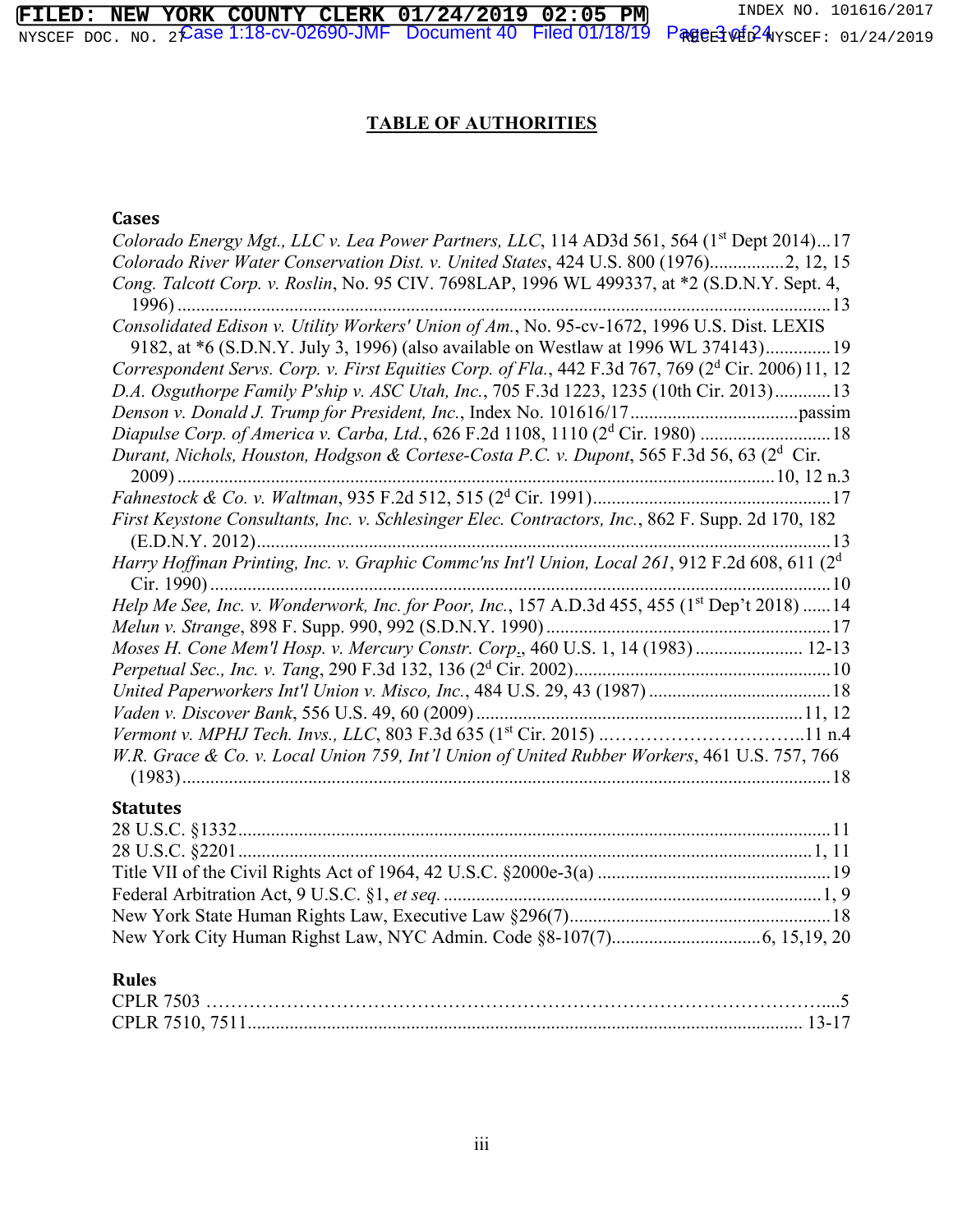#### **I. PRELIMINARY STATEMENT**

 Plaintiff Jessica Denson ("Ms. Denson" or "Plaintiff"), through the undersigned attorneys, respectfully submits this Memorandum of Law in opposition to the motion of Donald J. Trump for President, Inc. (the "Campaign" or "Defendant") to confirm arbitration awards entered in an arbitration proceeding before Arbitrator L. Paul Kehoe, appointed by the American Arbitration Association ("AAA"), titled *Donald J. Trump for President, Inc. v. Jessica Denson*, AAA Case No. 01-17-0007-6454 (the "Arbitration"). Ms. Denson also submits this Memorandum in support of her cross-motion to vacate the awards at issue – a point that the Court should only reach if it finds it has subject matter jurisdiction and declines to abstain from considering the Campaign's motion to confirm for the reasons set forth below.

 Initially, Ms. Denson respectfully submits that this Court lacks subject matter jurisdiction over the motion to confirm, and this action overall. Subject matter jurisdiction is lacking because neither the Federal Arbitration Act ("FAA"), 9 U.S.C. §1, *et seq.* nor the Declaratory Judgment Act ("DJA"), 28 U.S.C. §2201, provides an independent basis for federal jurisdiction, and the *pro se* complaint filed by Ms. Denson does not establish any other basis for federal question or diversity jurisdiction.

 Further, to the extent the Court finds it has subject matter jurisdiction, Ms. Denson urges the Court to abstain from considering the Campaign's motion to confirm. The Court should abstain in consideration of Ms. Denson's pre-existing motion to vacate the same awards, brought on December 4, 2018 by Order to Show Cause in the state court action titled *Denson v. Donald J. Trump for President, Inc.*, Index No. 101616/17 (Supreme Court, New York County, Justice Arlene Bluth presiding) (the "State Court Action"). At the time Ms. Denson moved to vacate in the State Court Action, this federal action had been dismissed and closed. A hearing on her motion to vacate is scheduled for January 29, 2019. Ms. Denson's State Court motion to vacate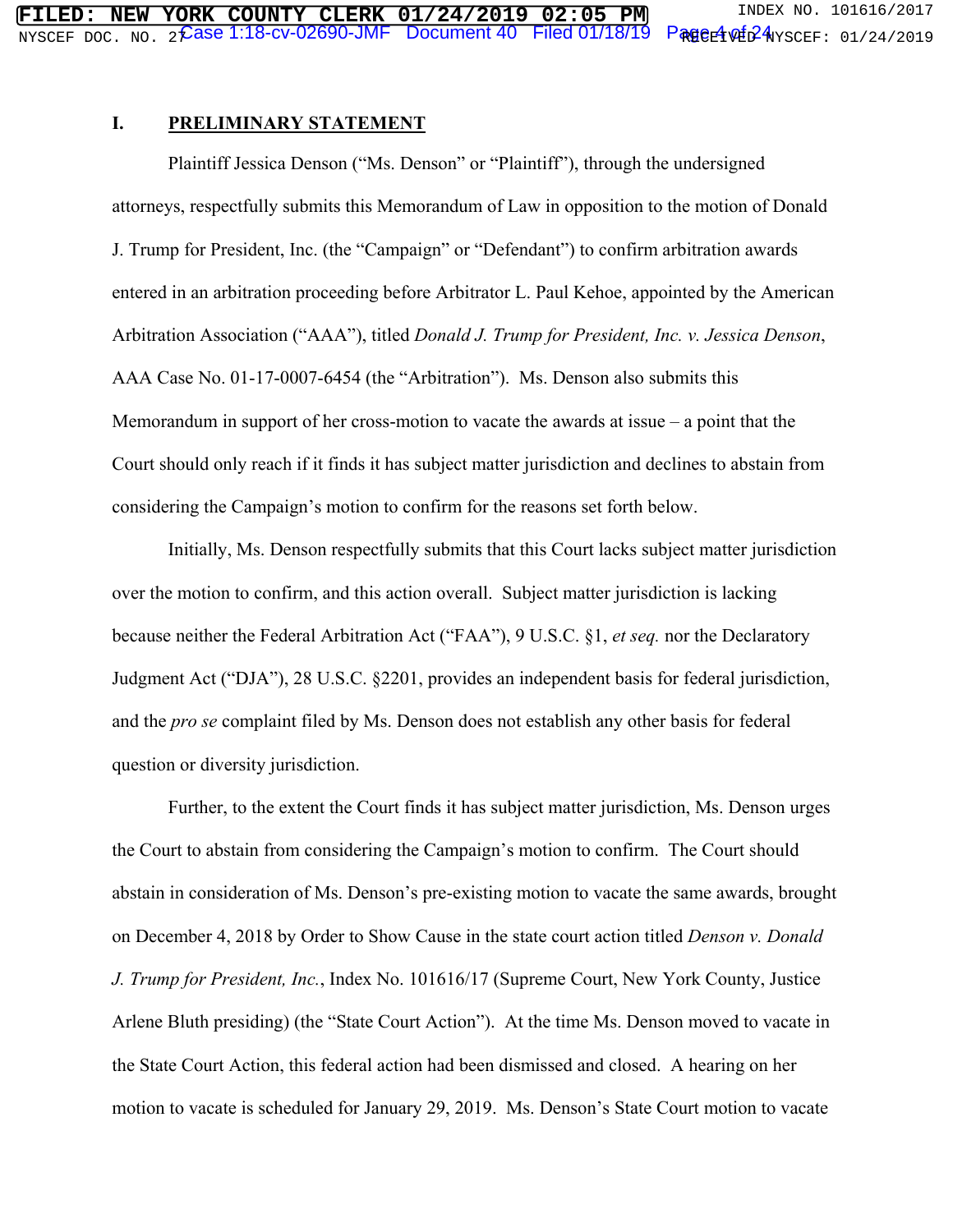# $2$  Case 1:18-cv-02690-JMF Document 40 Filed 01/18/19

raises the same issues that will be before this Court on the Campaign's motion to confirm and her cross-motion to vacate in the event the Court declines to abstain. All considerations pertinent to the *Colorado River* doctrine favor this Court's abstention.

 On the merits – if the Court reaches them – the Campaign's motion to confirm should be denied and Ms. Denson's cross-motion to vacate should be granted. Ms. Denson does not deny nor does she seek to evade this Court's August 30, 2018 order (the "Federal Court Order") that she must arbitrate her claims of invalidity, on various legal theories, of the confidentiality and non-disparagement agreement ("NDA") she signed as a condition for becoming a Campaign worker. She is preparing to do so in a class arbitration she intends to file with the AAA. The fallacy inherent in the Trump Campaign's motion to confirm is that the Federal Court Order specifically directed her to raise invalidity of the NDA in the Arbitration being conducted by Arbitrator Kehoe. The Federal Court Order says nothing of the kind, it just says she must arbitrate.

 Arbitrator Kehoe's awards should be denied confirmation, and should be vacated, for at least three reasons. First, the awards should be vacated because Arbitrator Kehoe exceeded his authority by continuing to arbitrate a dispute even after a court of competent jurisdiction, *i.e.* Justice Bluth, by her Order dated August 7, 2018 in the State Court Action, held the subject matter of Ms. Denson's state law claims, including sex discrimination and harassment, to be nonarbitrable under the NDA's terms. The Campaign's Demand for Arbitration leaves no doubt that it too arises from the same subject matter and is also non-arbitrable. The Demand alleges as the sole basis for liability that Ms. Denson "breached her obligations [pursuant to the NDA] by publishing certain confidential information and disparaging statements in connection with a lawsuit she filed against [the Campaign] in New York Supreme Court."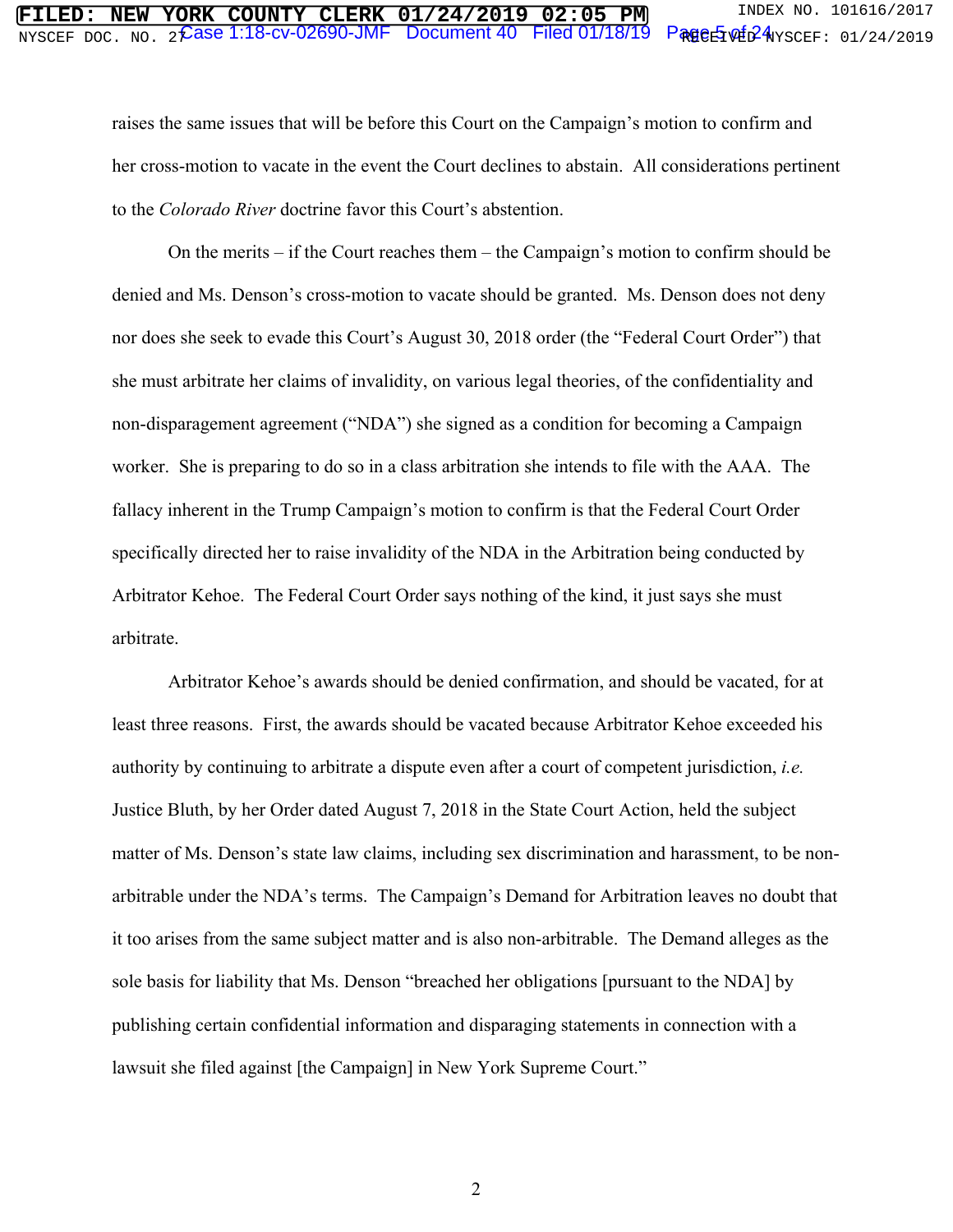# $2$  Case 1:18-cv-02690-JMF Document 40 Filed 01/18/19

 This Court has already held that there is no inconsistency between the Federal Court Order and Justice Bluth's decision and indeed there is none. Application of Justice Bluth's order to hold the dispute raised by the Campaign in the Arbitration non-arbitrable under the terms of the NDA does not in any sense disturb the requirement of the Federal Court Order that Ms. Denson arbitrate her claim of the NDA's invalidity – at such time as she chooses to do so. In contrast, Arbitrator Kehoe's continued arbitration of a dispute found by a court of competent jurisdiction to be non-arbitrable exceeded his authority, and the resulting awards should be vacated.

 Second, the awards should be vacated because Ms. Denson did not at any time seek a decision on the NDA's validity from Arbitrator Kehoe. Instead, the Arbitrator again exceeded his authority by raising the issue *sua sponte*. On September 7, 2018, Ms. Denson submitted a letter to the AAA to inform Arbitrator Kehoe of Justice Bluth's non-arbitrability decision and provide him with a copy of it. Arbitrator Kehoe's initial award transmogrified that simple transmittal into a challenge to the NDA's validity. Then Arbitrator Kehoe chastised Ms. Denson for failing to submit any law or argument to support her claim of invalidity – hardly a surprise since she never submitted such a claim to him. To top things off, based on the absence of such law or argument, and supplying no authority or justification of his own, Arbitrator Kehoe held the NDA to be valid and enforceable. Arbitrator Kehoe did nothing less than invent a dispute not before him, then bent over backwards to decide the dispute in the Campaign's favor. It is hard to imagine a clearer case of an arbitrator exceeding his authority.

 Third, the awards should be vacated because they violate public policy. Federal courts, including the Supreme Court and Second Circuit Court of Appeals, and New York state courts (the NDA provides for the application of New York law) all recognize, as an exception to the

3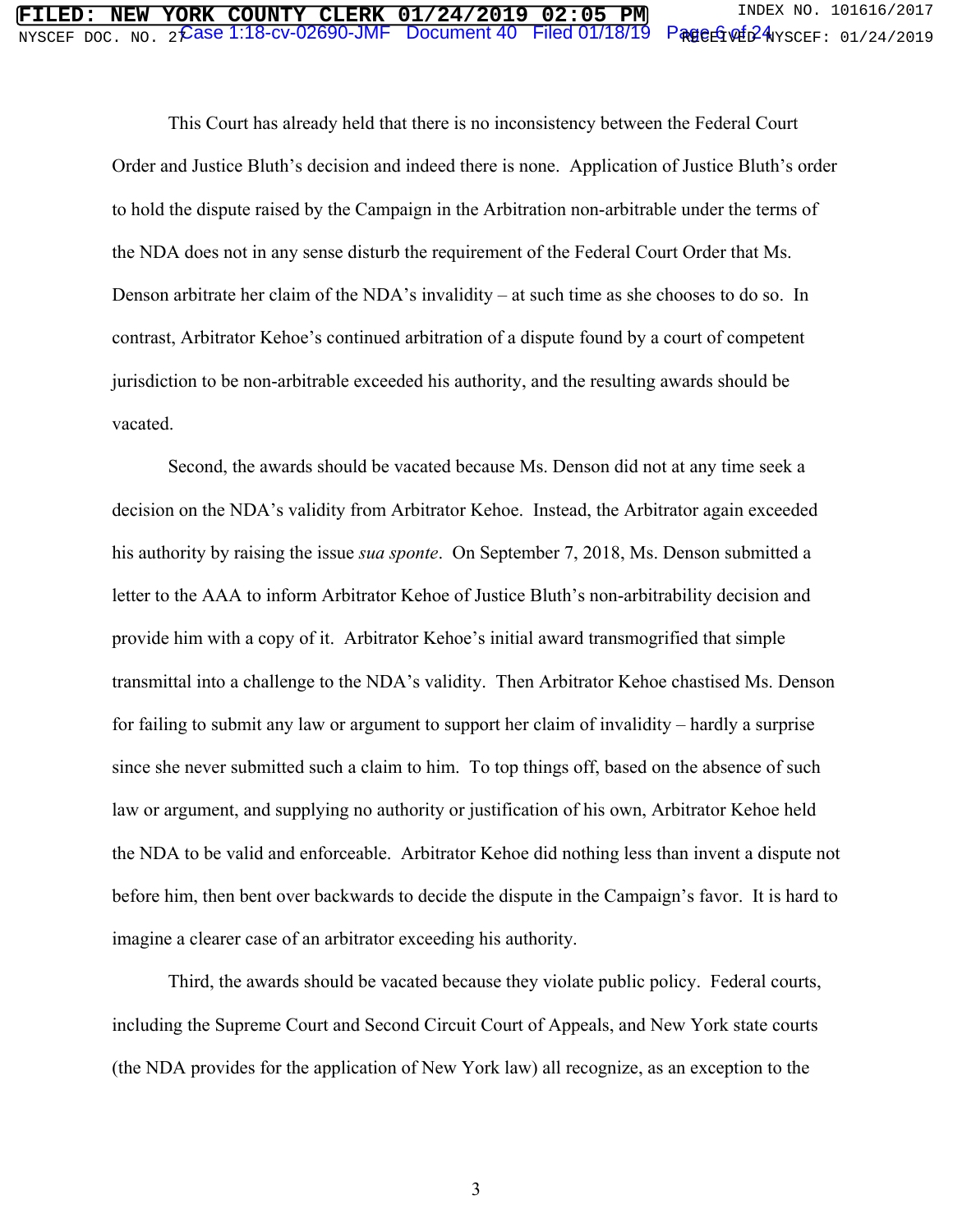#### $\mathcal E$ ase 1:18-cv-02690-JMF  $\:$  Document 40  $\:$  Filed 01/18/19  $\:$  Page $_{\rm E}$ 7 of  $_{\rm E}$ 24 **FILED: NEW YORK COUNTY CLERK 01/24/2019 02:05 PM** INDEX NO. 101616/2017 NYSCEF DOC. NO. 22**ASE I.I8-CV-UZ69U-JMF DOCUMENI4U FIIECI UI/I8/I9 PRHOELV驻**FMYSCEF: 01/24/2019

high level of deference provided to arbitration awards generally, that an arbitration award that violates public policy must not be enforced. In this case the Campaign's Demand for Arbitration makes clear that the Arbitration's sole purpose is to retaliate against and impose pecuniary liability on Ms. Denson for bringing a suit alleging sex discrimination and harassment – that by doing so, Ms. Denson violated the NDA by "publishing certain confidential information and disparaging statements." Well accepted and deep-rooted public policy, reflected in multiple, explicit statutory provisions on the federal, state and local levels, prohibit such retaliation. Arbitrator Kehoe's awards, in contrast, specifically authorize and reward such unlawful retaliation and should be vacated as public policy violations.

#### **II. FACTS AND PROCEDURAL HISTORY**

 $\overline{a}$ 

 The procedural history begins with the State Court Action. Ms. Denson filed the State Court Action with a *pro se* complaint (the "Complaint"). Declaration of David K. Bowles ("Bowles Dec.") Exhibit ("Ex.")  $1<sup>1</sup>$  The Complaint, arising largely under NYCHRL, alleges that officers of the Campaign discriminated against Ms. Denson based on sex and imposed a hostile work environment on her. The Complaint also asserts common law claims, including defamation.

 In response to the State Court Action, the Campaign filed a Demand for Arbitration with the AAA, contending that by filing a sex discrimination and harassment suit, Ms. Denson had disparaged the Campaign and disclosed its confidential information in violation of the NDA. Bowles Dec. Ex. 2. Although the NDA provides for its governance by New York law, the Campaign failed to serve the Demand in the manner required by the New York Civil Practice

<sup>&</sup>lt;sup>1</sup> Ms. Denson thereafter amended the Complaint. The amendments are not relevant to the matters under consideration by the Court.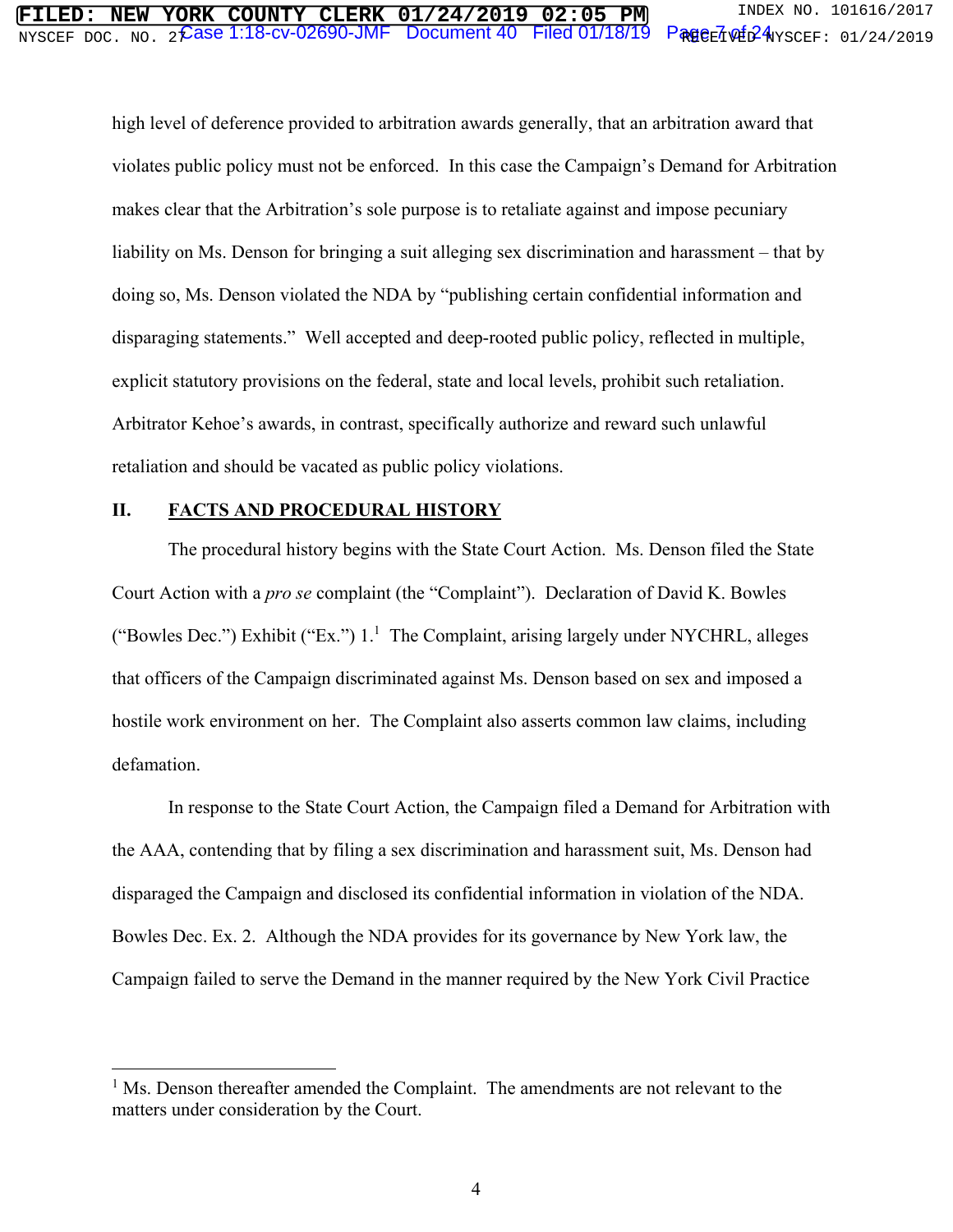Law and Rules ("CPLR") 7503 – *i.e.* as if it were a summons. Declaration of Jessica Denson

("Denson Dec.") at  $\P$  4.

 The Demand shows on its face that the State Court Action and the Arbitration arise from the same subject matter – her claims of sex discrimination and harassment, and her common law employment claims. The Demand for Arbitration plainly states that the Campaign had sued Ms. Denson in arbitration for bringing the State Court Action:

> Respondent breached confidentiality and non-disparagement obligations contained in a written agreement she executed during her employment with claimant Donald J. Trump for President, Inc. She breached her obligations by publishing certain confidential information and disparaging statements *in connection with a lawsuit she filed against claimant in New York Supreme Court*. Claimant is seeking compensatory damages, punitive damages; and all legal fees and costs incurred in connection with this arbitration.

Bowles Dec. Ex. 2 at Exhibit A thereto (emphasis added).

On March 19, 2018, the Campaign filed a motion to compel arbitration and stay the State

Court Action. The Campaign filed this motion before Justice Bluth in the State Court Action.

Bowles Dec. Ex. 3. Ms. Denson opposed such motion *pro se*, but, as shown by the timeline

below, the Campaign continued to pursue the arbitration despite the pending decision as to

arbitrability before the State Court.

1

Ms. Denson also filed a *pro se* complaint in the instant action on March 26, 2018, seeking

a declaratory judgment holding the NDA to be invalid and unenforceable. Docket Entry ("DE")

No. 1. The NDA did not require Ms. Denson to pursue her invalidation claims in arbitration *ab* 

*initio*. A copy of the NDA is provided at Bowles Dec. Ex. 4.<sup>2</sup> Rather, Section 8(b) permits the

<sup>&</sup>lt;sup>2</sup> Notably, the NDA provided to Ms. Denson (Bowles Aff. at Ex. 4) differs from the NDA provided by the Campaign (Declaration of Lawrence S. Rosen ("Rosen Aff.") at Ex. A) in one important respect: the NDA from the Campaign is exectuted by the Campaign. Ms. Denson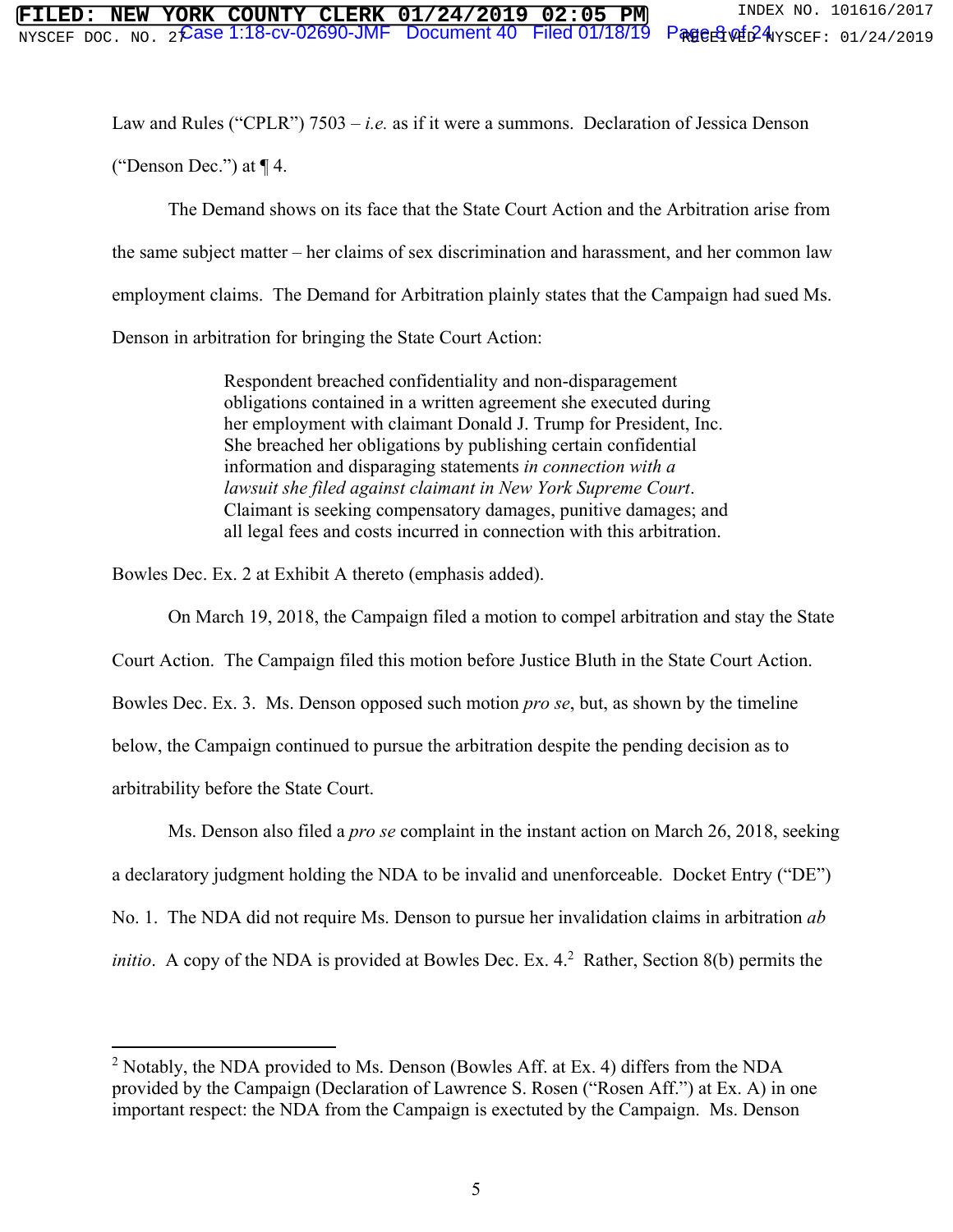# $\overline{\text{NTSCEPT DOC. NO. 2} }$   $\widehat{\text{Case 1:18-CV-02690-JMF }}$  Document 40  $\,$  Filed 01/18/19  $\,$  Page  $\oplus$   $\oplus$   $\oplus$   $\oplus$   $\oplus$   $\oplus$   $\oplus$   $\oplus$   $\oplus$   $\oplus$   $\oplus$   $\oplus$   $\oplus$   $\oplus$   $\oplus$   $\oplus$   $\oplus$   $\oplus$   $\oplus$   $\oplus$   $\oplus$   $\oplus$ **FIRE COUNTY CLERK 01/24/2019 02:05 PM** INDEX NO. 101616/2017

Campaign to elect whether such a claim must be arbitrated. The Campaign elected to require arbitration and, on June 4, 2018, moved to compel arbitration of Ms. Denson's invalidation claims and dismiss the instant action. DE Nos. 8-13.

 On August 9, 2018, Justice Bluth issued a decision and order in the State Court Action emphatically rejecting the Campaign's motion to compel arbitration of Ms. Denson's claims therein. Bowles Dec. Ex. 5 (the "State Court Order"). The State Court Order noted that the NDA's arbitration clause at issue is narrow, permitting the Campaign to sue only over five specific kinds of conduct by Ms. Denson, and cannot preclude her claims of sex discrimination and harassment prohibited by NYCHRL and other common law claims relating to her employment from being pursued in court. State Court Order at 2-3.<sup>3</sup> As the state court noted, the arbitration clause "*does not* require arbitration for any 'dispute between the parties' or even 'any dispute arising out of plaintiff's employment.'" *Id.* at 3.

 Justice Bluth concluded, "[t]here is simply no way to construe this arbitration clause in this agreement to prevent plaintiff from pursing harassment claims in court . . . The clause cannot be interpreted to apply to plaintiff's *affirmative* claims arising out of her employment." Decision at 3-4 (emphasis in original). The state court further concluded that the arbitrator did not, in this matter, get to decide arbitrability, stating:

> It isn't even a close question. The narrow arbitration clause, which only applies to the narrow agreement, simply does not cover the claims asserted in this case. Defendant's behavior, which is the subject of this litigation, is not subject to arbitration; only

 $\overline{a}$ 

never received or saw a signed copy of the NDA before this series of lawsuits began. Denson Dec. at ¶ 12.

 $3$  The "five prohibited acts" were "no disclosure of confidential information, no disparagement, no competitive services, no competitive solicitation and no competitive intellectual property claims." *Id.* at 3.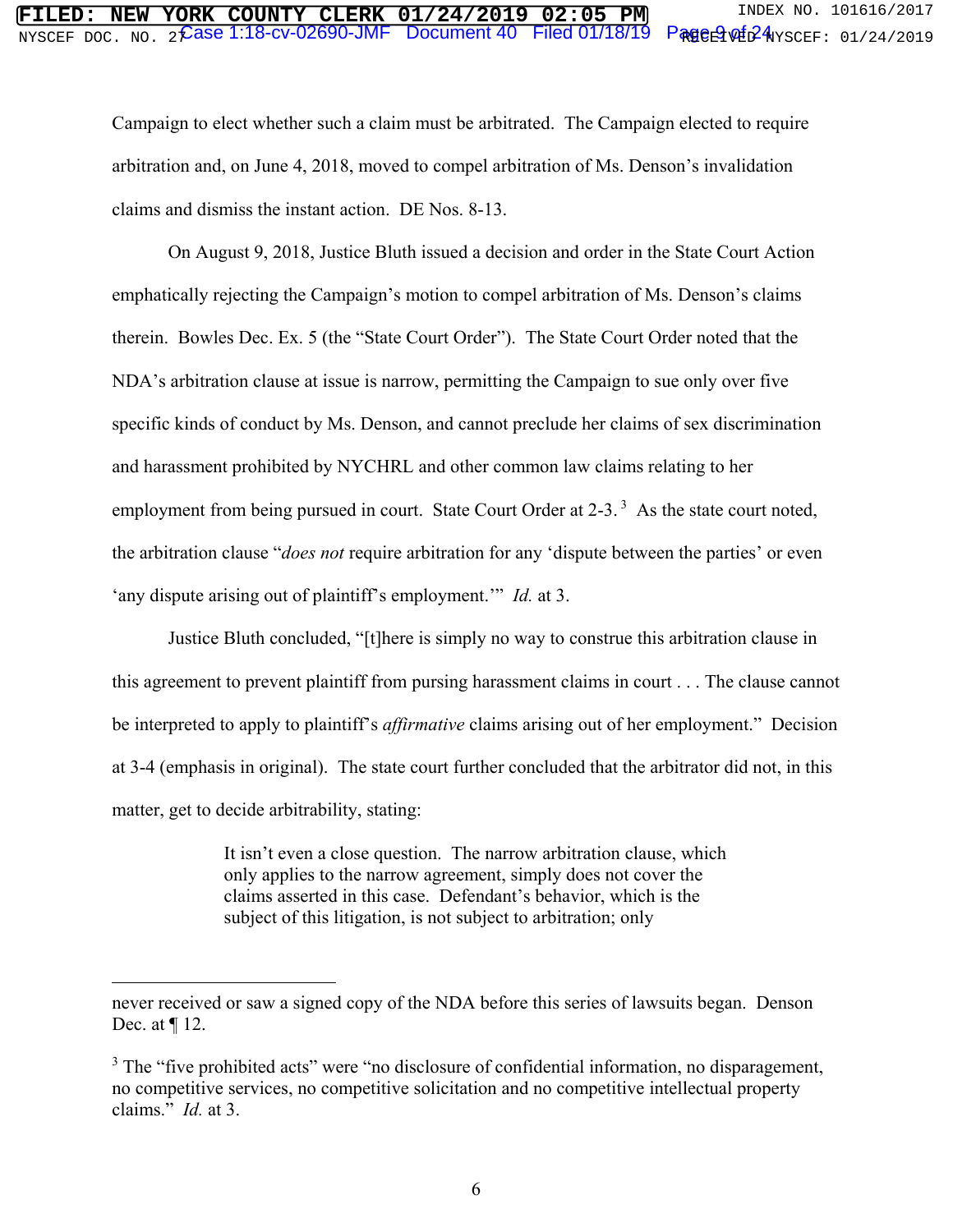plaintiff's behavior as it relates to those five categories can be arbitrated.

State Court Order at 4.

 The state court thereupon denied Campaign's motion to compel arbitration. Accordingly, Ms. Denson believed, reasonably enough, that her case – including any claim that she somehow did something wrong just by filing it – would continue in the state court.

 Nevertheless, the Campaign continued the Arbitration without Ms. Denson's participation. It did so even though the Arbitration is part and parcel of the Action and its subject matter, since the Arbitration seeks to do nothing more than impose liability on Ms. Denson for raising the subject matter covered by the Action, including sex discrimination and harassment.

 On August 30, 2018, this Court issued the Federal Court Order, holding that Ms. Denson must pursue her invalidation claims with respect to the NDA in arbitration and entering an order compelling arbitration and dismissing the instant action. This Court did not, however, compel or direct Ms. Denson to bring her invalidation claims within the confines of the Arbitration being conducted by Arbitrator Kehoe. To the contrary, the Court found no inconsistency between its direction that Ms. Denson pursue her invalidation claim in arbitration and Justice Bluth's finding that the subject matter of the State Court Action (and hence, the Arbitration) is non-arbitrable.

 In the meantime, Ms. Denson – still *pro se* – continued to trust that she would not be compelled to arbitrate the subject matter of the State Court Action (including the Arbitration), and that the state court would allow her to continue in open court, a belief the State Court Order vindicated and with which the Federal Court Order did not interfere. Denson Dec. ¶¶ 4-8, 11. Accordingly, she – still acting *pro se* – continued to refuse to participate in the Arbitration. *Id.*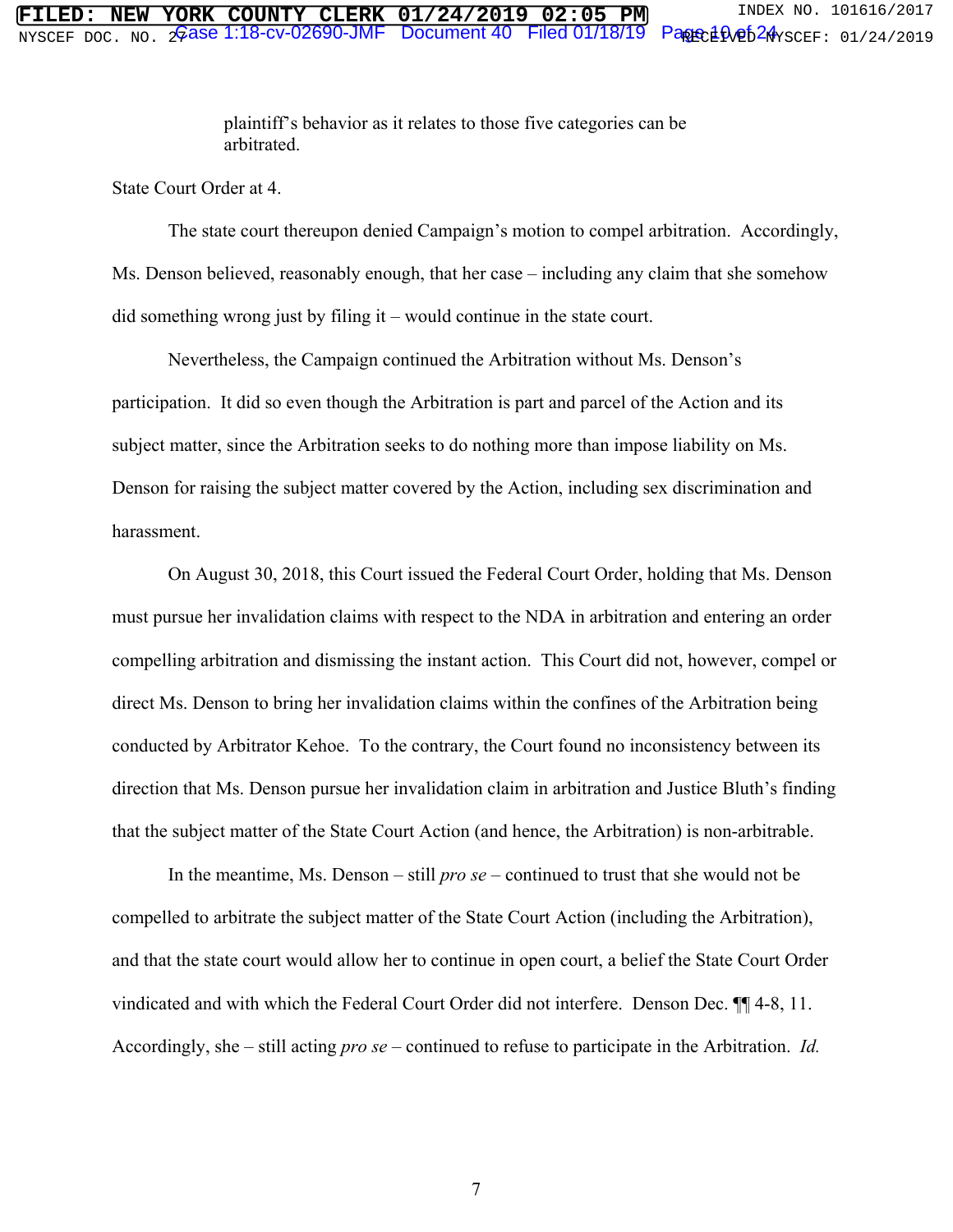# $\overline{\text{MISCEF DOC. NO. 26}}$ ase 1:18-cv-02690-JMF Document 40 Filed 01/18/19 Page  $11\%$ 24  $\gamma$ scef: 01/24/2019 **FILED: NEW YORK COUNTY CLERK 01/24/2019 02:05 PM** INDEX NO. 101616/2017<br>NYSCEF DOC. NO. 2Gase 1:18-CV-02690-JMF Document 40 Filed 01/18/19 Page 1.1ve524yscef: 01/24/2019

 At the same time, remarkably, but not surprisingly, it appears that the Campaign did its best to keep Ms. Denson in the dark about its continuation of the Arbitration. A document obtained from the Arbitration, dated August 20, 2018, indicates that Arbitrator Kehoe had "denied . . . an application by Claimant [the Campaign] that its written application for an award *not be provided to Respondent* [Ms. Denson]." Bowles Dec. Ex. 6, first paragraph (emphasis added). Notably, this August 20 order is *11 days after the State Court Order that the matters asserted by Ms. Denson were not arbitrable. Id.* At the same time, the Campaign did not await the Federal Court Order to proceed with the Arbitration, as it made its application for an award on July 23, 2018. *Id.* (affidavit is support of application dated July 23, 2018).

 Ms. Denson, becoming aware of the continuing arbitration, wrote the AAA on September 7, 2018, and forcefully objected, stating:

> Apparently, [the Campaign] has carried on a threatening and wasteful proceeding over the past several months, for which they claim I bear the cost and by which they have attempted to obtain judgement without my knowledge of the underlying application . . .. None of these proceedings . . . should have occurred.

Bowles Dec. Ex. 7.

 The Arbitrator ignored Ms. Denson's objection and, on October 19, 2018, issued a partial award (the "Partial Award"). Bowles Dec. Ex. 8. Rather than taking Ms. Denson's *pro se* letter as an invitation to caution, the Arbitrator used it as a pretext for subjecting her to an exceptional negative finding on an issue she did not raise in the Arbitration (and that the Campaign does not appear to have raised either): that the NDA is a valid and enforceable agreement. To do this, Arbitrator Kehoe completely misread and misused Ms. Denson's September 7 letter, stating:

Although it does not expressly do so, I will consider Respondent's letter of September 7, 2018 as raising the claim that she asserted in the Federal Action, *i.e.*, that the Agreement "is void and unenforceable." . . . respondent has not submitted any law or argument that would support a finding by me that the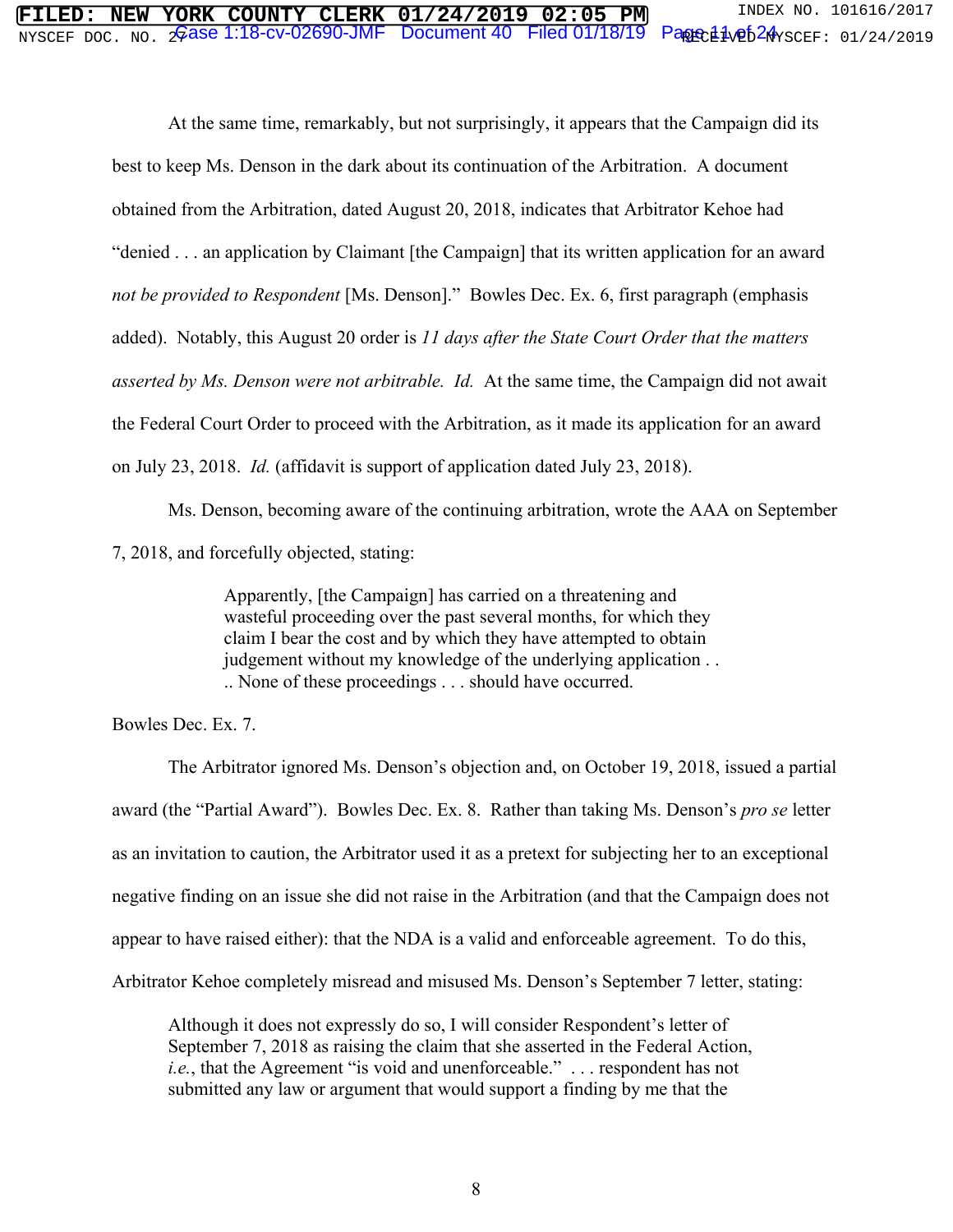Agreement "is void an unenforceable." I find that the Agreement is valid and enforceable.

Partial Award at 3.

 This is remarkably misleading, since Ms. Denson's September 7 letter offered no argument about the NDA's validity or enforceability. Arbitrator Kehoe even used that fact against her by inventing the pretext that Ms. Denson had asserted the argument but then offered no support for it. Arbitrator Kehoe astonishingly used a straw-man tactic to maneuver a dispute that Ms. Denson had not put before him (nor had, for that matter, the Campaign) in order to rule against her. Partial Award at 3.

On December 4, 2018, Ms. Denson moved by Order to Show Cause in the State Court Proceeding to vacate the Partial Award and any subsequent award that might be issued in the Arbitration. A copy of the Order to Show Cause, as signed by Justice Bluth, is provided at Bowles Dec. Ex. 9. On December 11, 2018, Arbitrator Kehoe issued a Final Award in the Arbitration. Bowles Dec., Ex. 10. On December 12, 2018, counsel for Ms. Denson notified the state court of the Final Award and requested that it be vacated along with the Partial Award in accordance with the Order to Show Cause and for the reasons submitted by Ms. Denson in support of the Order to Show Cause. Bowles Dec., Ex. 11. On December 21, 2018, the Campaign filed the instant motion, before this Court, to confirm the Partial and Final Awards issued in the Arbitration.

For the reasons set forth in this Memorandum, and in the accompanying declarations and exhibits, this Court should deny the Campaign's motion and dismiss the action on the ground that it lacks subject matter jurisdiction or, to the extent the Court finds it has jurisdiction, it should abstain from considering the motion since the same issues are already under consideration in previously filed, parallel state court proceedings. In the event the Court declines to abstain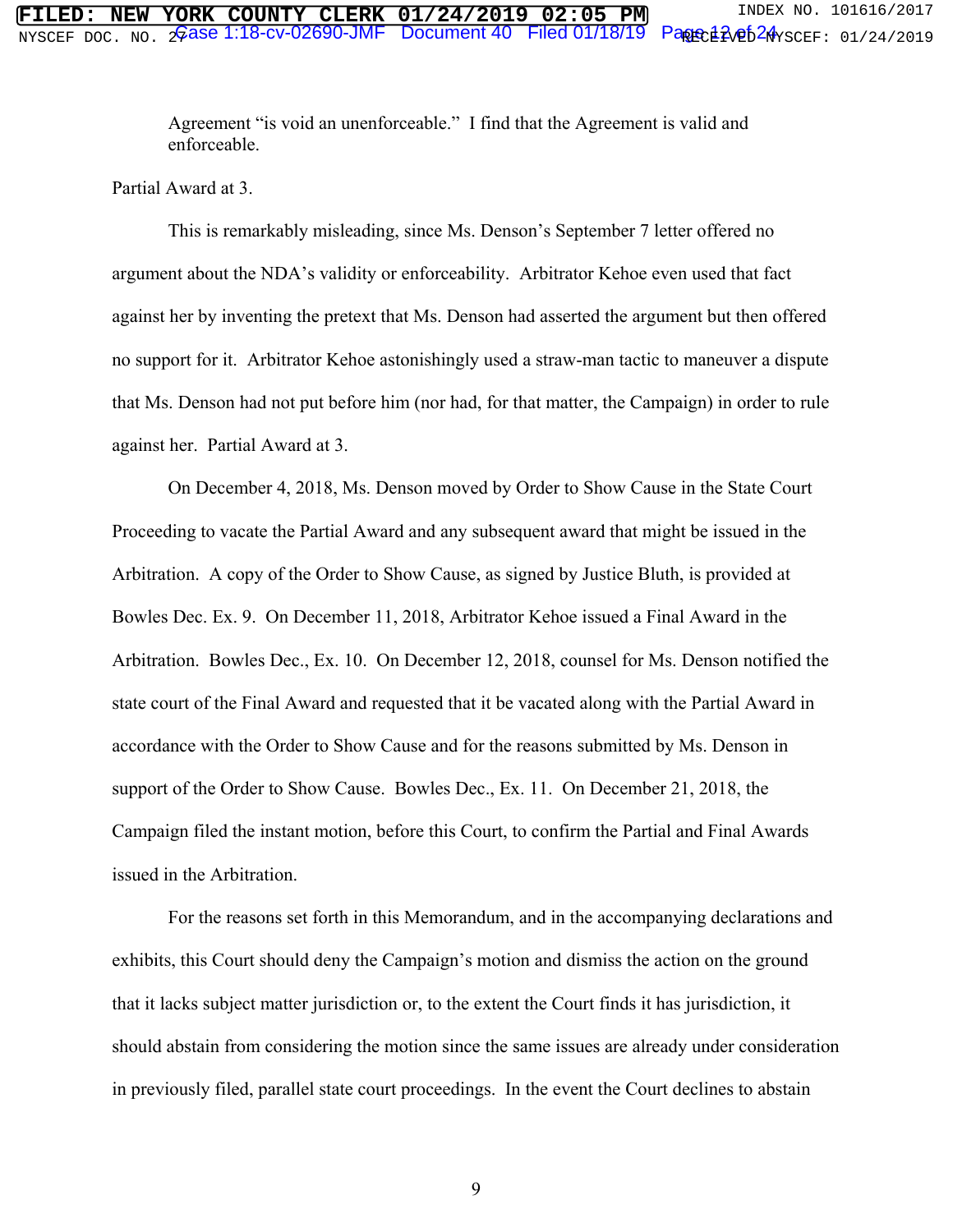and reaches the merits, it should deny the motion to confirm and grant Ms. Denson's cross motion to vacate Arbitrator Kehoe's awards.

# **III. ARGUMENT**

### a. The Court Lacks Subject Matter Jurisdiction

The Court lacks subject matter jurisdiction over this matter, because the Federal

Arbitration Act ("FAA"), 9 U.S.C. §1, *et seq.* does not independently confer jurisdiction, and there is no federal question or diversity jurisdiction here. The Court should therefore deny the Campaign's motion and dismiss this action.

The Second Circuit has determined that the FAA does not independently confer jurisdiction on the federal courts:

[W]e have consistently held that Congress did not intend the [FAA] as a grant of jurisdiction. There must be an independent basis of jurisdiction before a district court may entertain petitions under the Act.

*Harry Hoffman Printing, Inc. v. Graphic Commc'ns Int'l Union, Local 261*, 912 F.2d 608, 611 (2<sup>d</sup> Cir. 1990) (denying jurisdiction under FAA but sustaining jurisdiction under another statute not relevant here). In *Durant, Nichols, Houston, Hodgson & Cortese-Costa P.C. v. Dupont*, 565 F.3d 56, 63 (2<sup>d</sup> Cir. 2009), for example, following *Harry Hoffman Printing*, the Second Circuit noted that the district court had erred in assuming federal question jurisdiction for a judgment affirming an arbitration award, confirming that the FAA does not confer jurisdiction, and "it must be determined whether at the time the present action was commenced there was diversity jurisdiction . . . and whether the amount in controversy" exceeded \$75,000. In *Perpetual Sec.,*  Inc. v. Tang, 290 F.3d 132, 136 (2<sup>d</sup> Cir. 2002), the Second Circuit examined a case where a party had moved to vacate an arbitration award and confirmed that there was no federal jurisdiction to do so, absent either diversity and amount in controversy or a federal question. The court noted that "although the parties appear to be diverse, the amount in controversy is less than the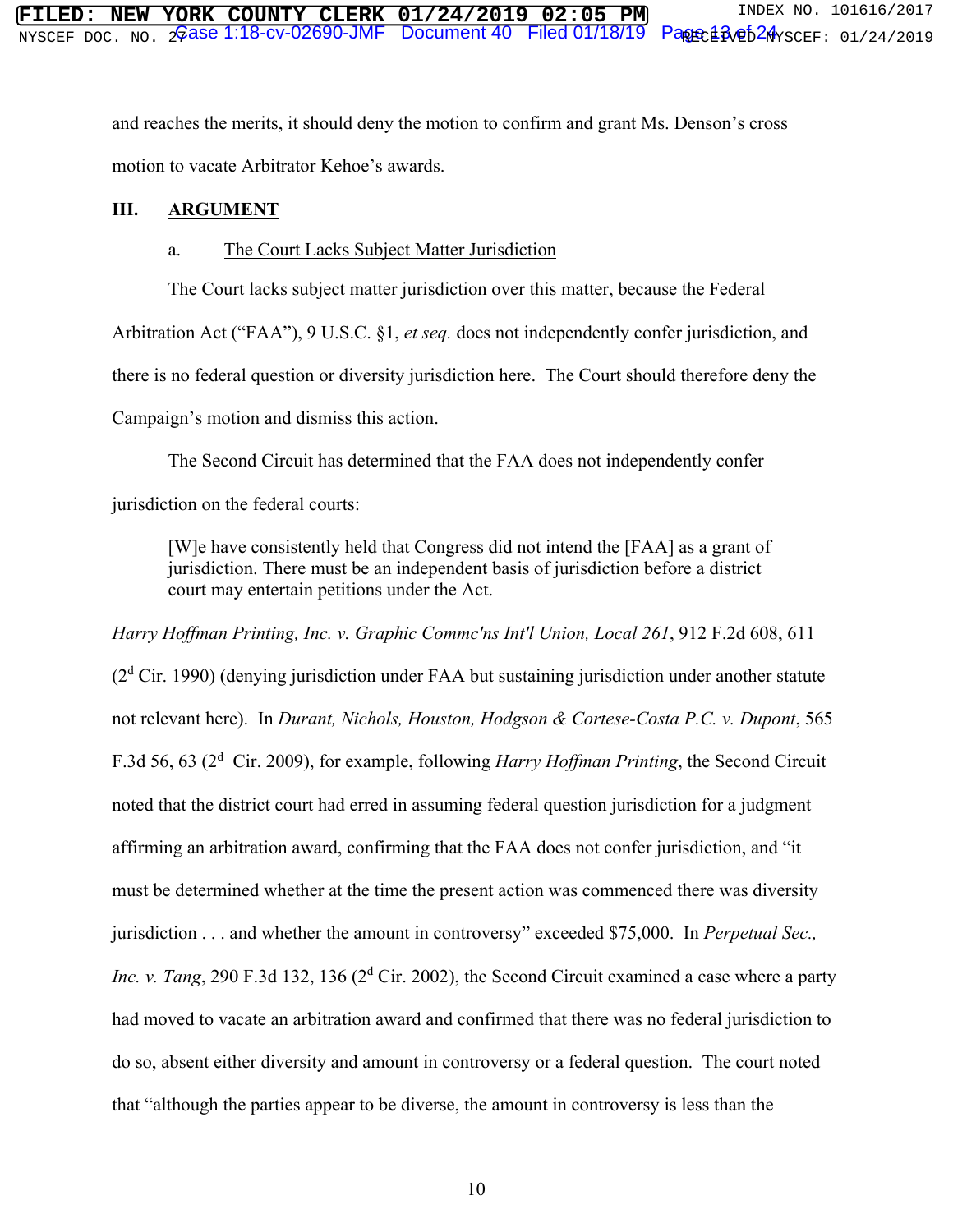statutorily required \$75,000" and, finding no federal question, instructed the district court to dismiss the case for lack of subject matter jurisdiction. *Id.*

Further, the federal Declaratory Judgment Act ("DJA"), 28 U.S.C. §2201 does not provide an independent basis for jurisdiction. In *Correspondent Servs. Corp. v. First Equities*  Corp. of Fla., 442 F.3d 767, 769 ( $2<sup>d</sup>$  Cir. 2006), the plaintiff "sought declaration of no liability" in federal court. The court noted that the DJA "does not by itself confer subject matter jurisdiction on the federal courts . . .. The asserted basis for jurisdiction in this case is 28 U.S.C. §1332, requiring that the parties be diverse and that the amount in controversy exceed \$75,000." *Id.* Moreover, a counterclaim does not impart federal jurisdiction where it is originally lacking. *Vaden v. Discover Bank*, 556 U.S. 49, 60 (2009) (in evaluating subject matter jurisdiction in a FAA motion to compel arbitration, ruling "[n]or can federal jurisdiction rest upon an actual or anticipated counterclaim").<sup>4</sup>

Thus, in the case now before the Court, there must be an independent basis for jurisdiction. There is none. There is no federal question alleged, and there is no amount in controversy that would satisfy diversity jurisdiction.

In the Court's August 30, 2018 Order in this matter (DE No. 23), the Court dismissed the original case. DE No. 23 at 4 ("Accordingly, the case is dismissed"). The Campaign's motion to confirm the arbitration award should therefore be considered a new action. It is clear, if this is a

 $\overline{a}$ 

<sup>&</sup>lt;sup>4</sup> Notably, the Supreme Court's decision in *Vaden* was superseded by statutory amendments specifically to allow federal jurisdiction "over claims arising under the patent laws *even* when asserted in counterclaims, rather than in an original complaint." *Vermont v. MPHJ Tech. Invs., LLC*, 803 F.3d 635, 644 (1<sup>st</sup> Cir. 2015). The fact that Congress limited the expansion of federal jurisdiction over matters asserted in counterclaims to patent cases reaffirms the principal that federal jurisdiction may not be imparted by counterclaims generally.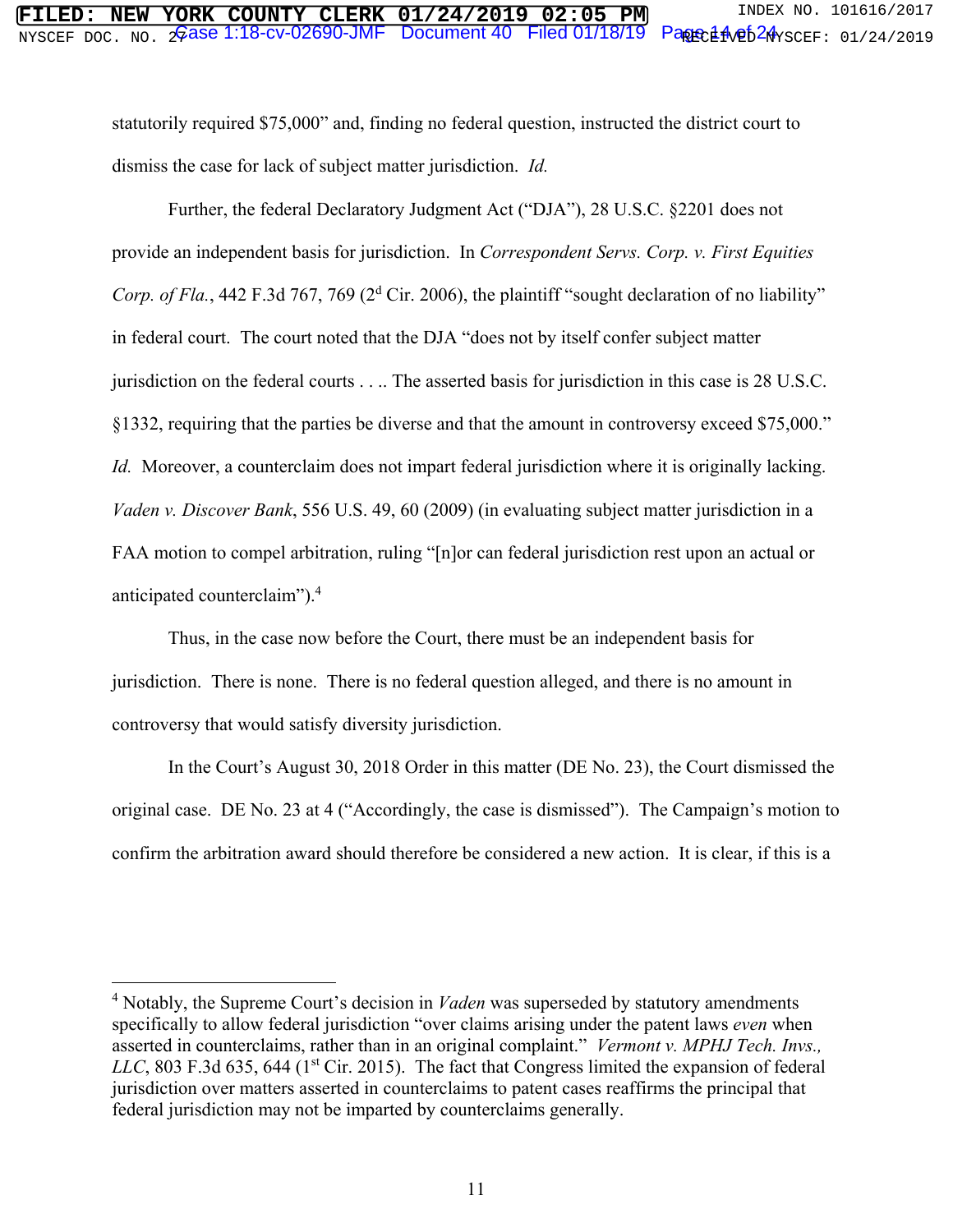new action, the amount in controversy is not met. *See* Notice of Motion (DE No. 29), requesting a judgment in favor of the Campaign in the amount of \$49,507.64.

 If the Court were to decide that the Campaign's application is indeed a continuation of the earlier case, then it is nonetheless clear that there is no diversity jurisdiction, because, once again, there is no amount in controversy. The original complaint did state that there was "diversity of citizenship," which appears to be true. DE No. 2 at Section I. However, it said nothing about the amount in controversy, and the relief sought was "declaratory relief that the NDA is void and unenforceable." DE No. 2 at Section IV. Ms. Denson's original complaint, therefore, was a zero-value complaint, and the Court did not and would not have diversity jurisdiction over this matter – including the current motion.<sup>5</sup> Correspondent Servs. Corp., 442 F.3d at 769. No counterclaim by the Campaign can constitute the basis for diversity jurisdiction. *Vaden*, 556 U.S. at 60.

#### b. The Court Should Abstain Due to Parallel State Court Litigation

Even if the Court were to determine it has subject matter jurisdiction, it should abstain from deciding this matter because of the parallel State Court Action. As stated above, that proceeding is parallel, deals primarily with issues of state law, was started first, is more advanced, and for these and other reasons, the Court should abstain under the *Colorado River* doctrine.

In the declaratory judgment case of *Colorado River Water Conservation Dist. v. United States*, 424 U.S. 800 (1976) the Supreme Court recognized that federal courts should abstain

 $\overline{a}$ 

<sup>&</sup>lt;sup>5</sup> Ms. Denson was acting *pro se* at the time of the original complaint, and apparently the Campaign, represented by counsel, did not raise the issue of subject matter jurisdiction to the Court's attention. Nonetheless, as the Second Circuit has ruled, "[n]otwithstanding any prior proceedings, it is our obligation to raise the matter of subject matter jurisdiction "*whenever* it appears from the pleadings or otherwise that jurisdiction is lacking." *Durant, Nichols, Houston,*  Hodgson & Cortese-Costa P.C. v. Dupont, 565 F.3d 56, 63 (2<sup>d</sup> Cir. 2009) (emphasis in original).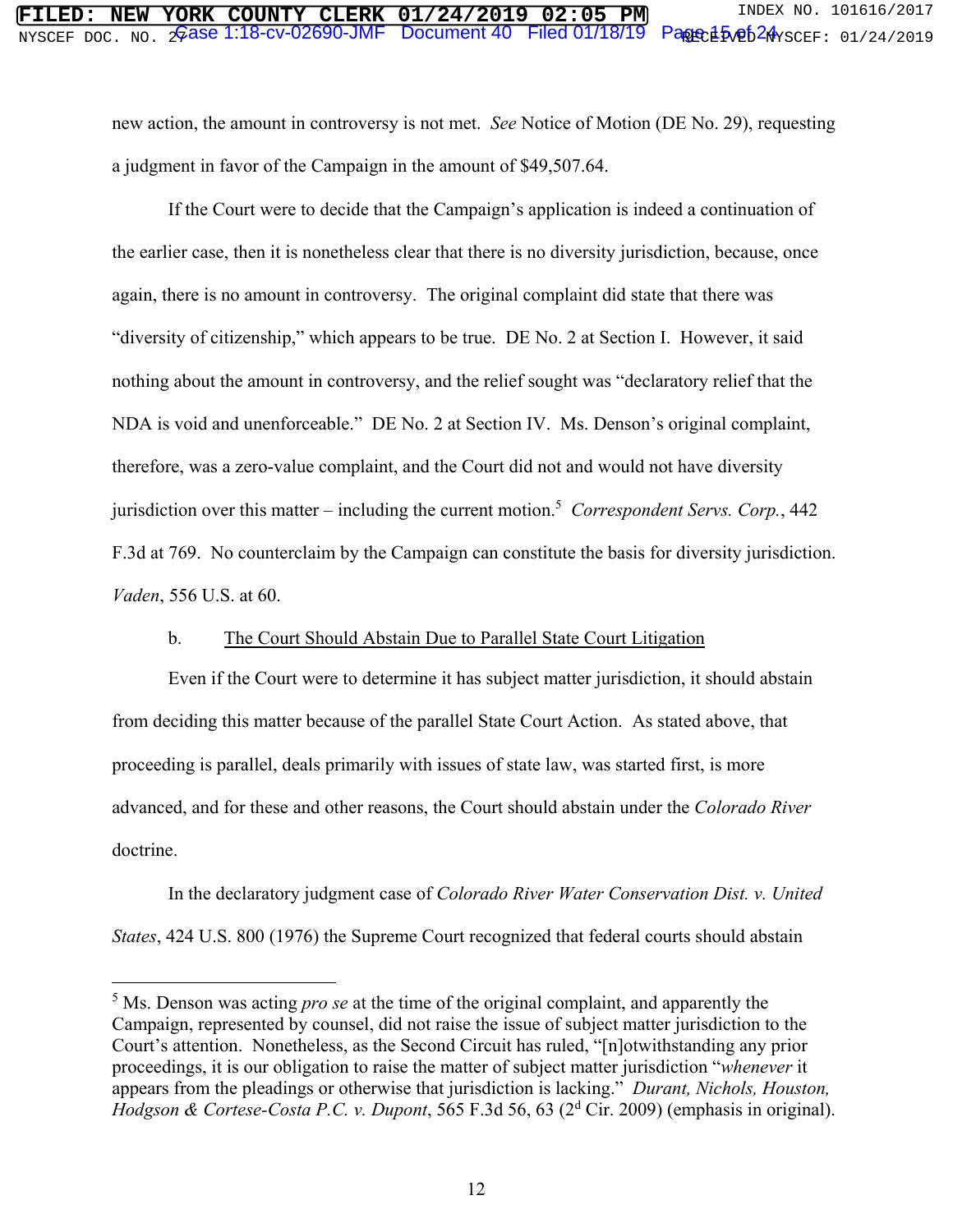# $\overline{\text{MISCEPT DOC. NO. 26}}$ ase 1:18-cv-02690-JMF Document 40 Filed 01/18/19 Page  $16$ ve $5$ 2 $4$ yscef: 01/24/2019 **FORK COUNTY CLERK 01/24/2019 02:05 PM** INDEX NO. 101616/2017<br>2Gase 1:18-cv-02690-JMF Document 40 Filed 01/18/19 Pane 16.04/26 Pane 1:24/2019

from exercising their jurisdiction where, *inter alia*, "there have been presented difficult questions of state law bearing on policy problems of substantial public import." In the later case of *Moses H. Cone Mem'l Hosp. v. Mercury Constr. Corp*., 460 U.S. 1, 14 (1983), the Court applied that doctrine to the FAA, in a manner relevant here. Courts have also suggested that in applying this analysis, a court may consider the "possibly 'vexatious or reactive nature of either the federal or the state litigation.'" *D.A. Osguthorpe Family P'ship v. ASC Utah, Inc.*, 705 F.3d 1223, 1235 (10th Cir. 2013) (ruling abstention is proper under *Colorado River* from decision on motion to compel arbitration).

Courts in the Second Circuit have refined the abstention analysis to six primary factors:  $(1)$  the order in which the actions were filed; (2) whether either court has established jurisdiction over a *res* in the action; (3) the relative inconvenience of the federal forum; (4) whether federal or state law provides the rule of decision; (5) the desirability of avoiding piecemeal litigation; and (6) whether the state action adequately protects the federal plaintiff's rights." *Cong. Talcott Corp. v. Roslin*, No. 95 CIV. 7698 (LAP), 1996 WL 499337, at \*2 (S.D.N.Y. Sept. 4, 1996) (ruling abstention appropriate). Here, those six factors argue for abstention. An additional threshold question is whether the proceedings are "parallel." "Lawsuits are considered 'parallel' if 'substantially the same parties are contemporaneously litigating substantially the same issue' in both forums." *First Keystone Consultants, Inc. v. Schlesinger Elec. Contractors, Inc.*, 862 F. Supp. 2d 170, 182 (E.D.N.Y. 2012) (abstention warranted). As shown below, the threshold question and the six factors warrant abstention here.

As to the threshold question, there is no doubt that the state and federal matters are "parallel." The parties are the same: Jessica Denson (Plaintiff) and Donald J. Trump for President, Inc. (Defendant). As stated above, on December 4, 2018, Ms. Denson brought a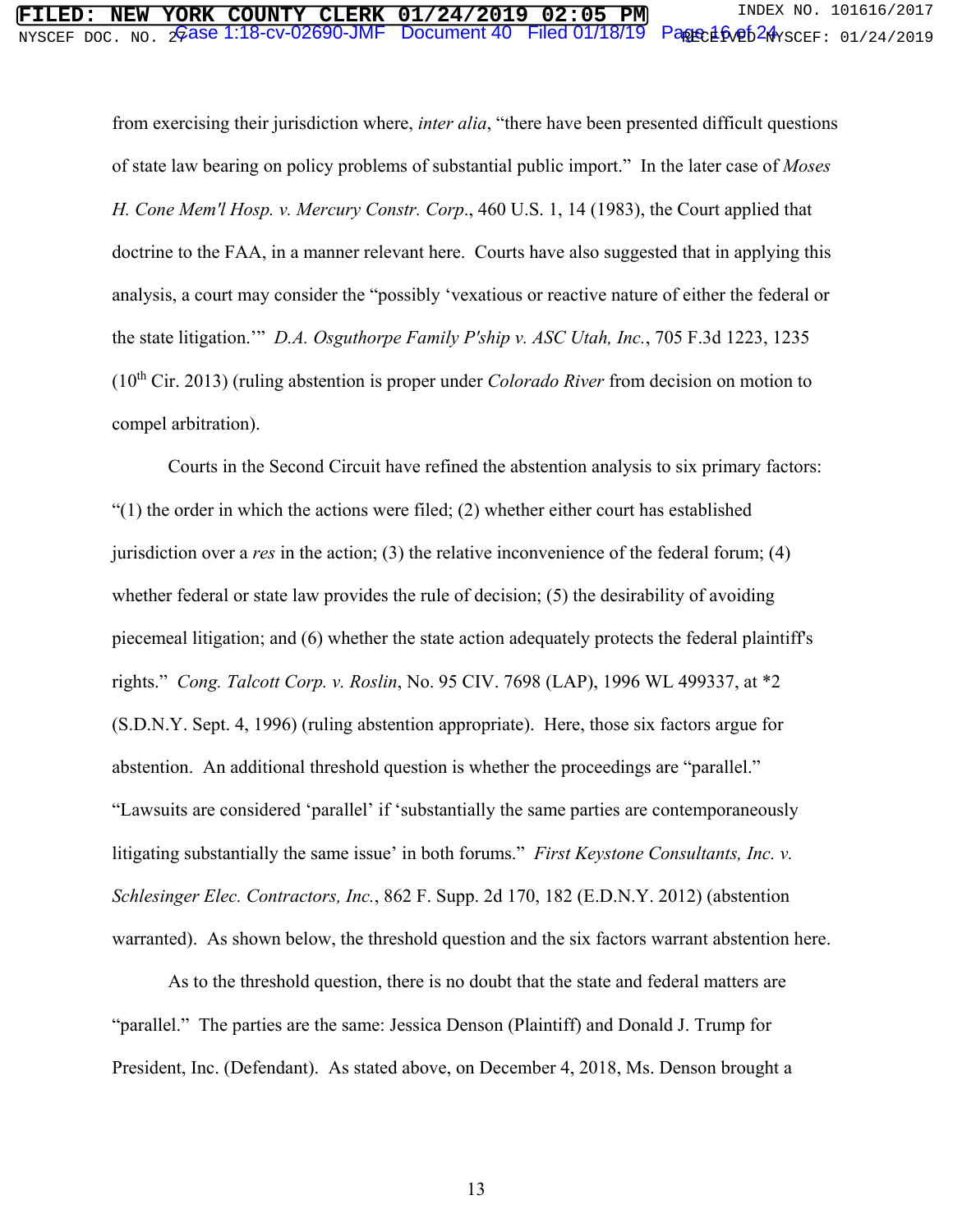# $\overline{\text{MISCEPT DOC. NO. 26}}$ ase 1:18-cv-02690-JMF Document 40 Filed 01/18/19 Page  $17$ ve $5$ 24  $\gamma$ scef: 01/24/2019 **FORK COUNTY CLERK 01/24/2019 02:05 PM** INDEX NO. 101616/2017<br>2 Gase 1:18-cv-02690-JMF Document 40 Filed 01/18/19 Pagec17ve624rscef: 01/24/2019

motion before the state court to vacate pursuant to New York Civil Practice Law and Rules ("CPLR") 7511. Bowles Dec. Ex. 9. Ms. Denson's grounds were, *inter alia*, that the arbitrator issued the awards despite that State Court's decision that the matter was not arbitrable, that the arbitrator exceeded his authority by ruling on the validity of the NDA, despite the fact that that issue was never before him, and – most importantly here – that the award violates public policy because it is illegal retaliation for Ms. Denson's filing of claims of sex discrimination and harassment. *Id.* at  $\P$  10.

The usual practice in these matters is for there to be a motion to vacate and a crossmotion to confirm, or vice-versa. *See, e.g.*, *Help Me See, Inc. v. Wonderwork, Inc. for Poor, Inc.*, 157 A.D.3d 455, 455 (1<sup>st</sup> Dep't 2018). The Campaign could easily have cross-moved to confirm the award under CPLR 7510 but chose not to do so. Instead, the Campaign has made what is effectively a cross-motion before this Court, presumably engaging in forum shopping, and compelling Ms. Denson to bring the current cross-motion to vacate. Under these circumstances the Court should abstain.

#### 1. The State Court Action Was Filed First

The State Court Action was filed first, and therefore this factor favors abstention. Ms. Denson filed the State Court complaint on November 14, 2017. Bowles Dec., Ex. 1. Ms. Denson filed her motion to vacate on December 4, 2018. *Id.* Ex. 9. Oral argument is scheduled to be held on that motion on January 29, 2019. *Id*. Accordingly, the State Case is well advanced on this issue.

Defendant filed the current motion before this Court on December 21, 2018. DE No. 29. As Ms. Denson has argued, this is effectively a new case, since the confirmation of *these arbitration awards* has little or nothing to do with the Court's earlier order. Even if the Court were to consider Ms. Denson's original complaint in this matter to be the filing date, that was on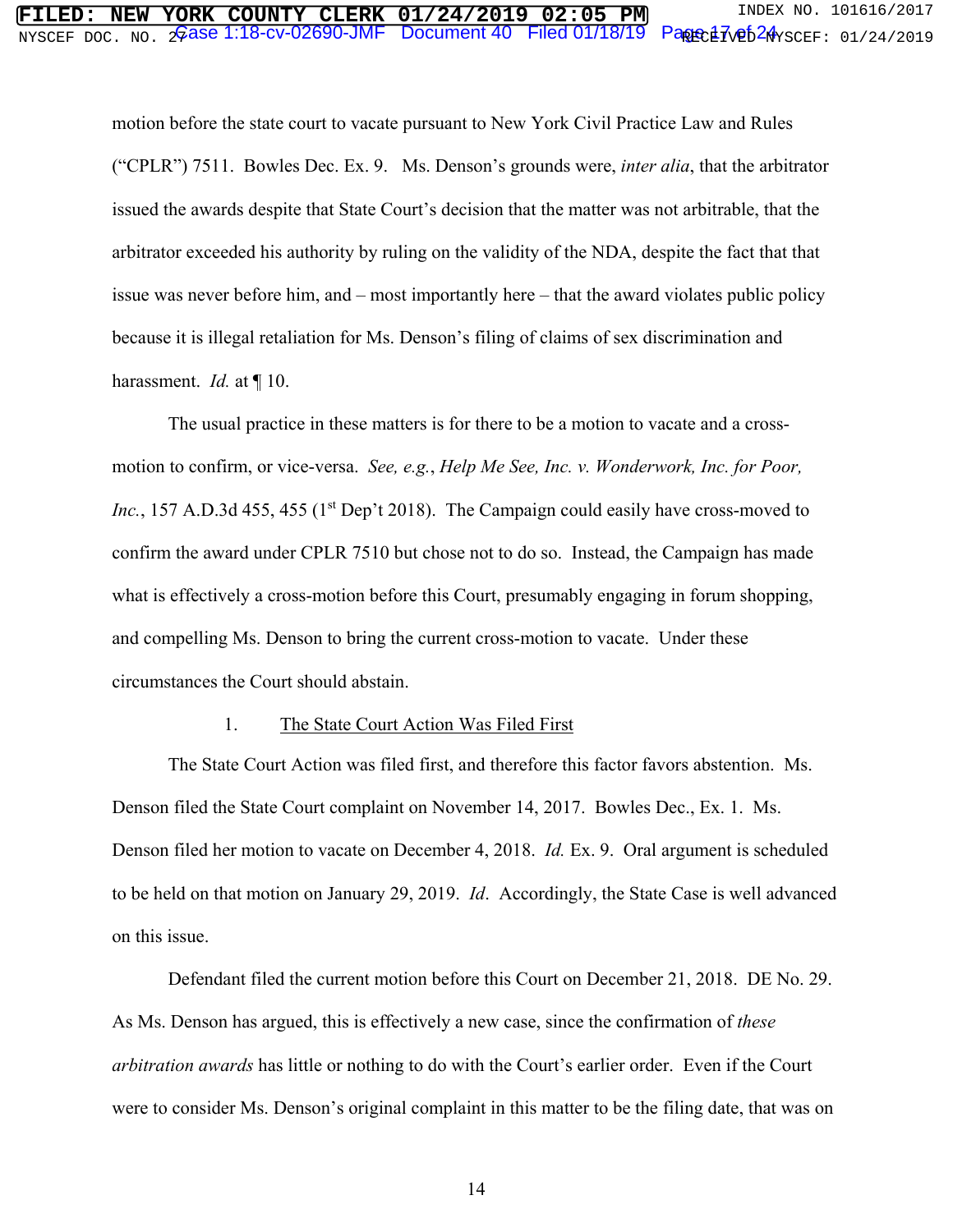March 26, 2018 (DE No. 2), and therefore was still filed after the State Court Action was filed. Accordingly, this factor weighs in favor of abstention.

#### 2. There Is No *Res*

This factor is neutral, as neither court has assumed control over any property in this matter.

#### 3. The Convenience of The Forums Is Not A Factor

This factor is neutral, as the courts at issue here are equally convenient.

#### 4. State Law Provides the Rule of Decision

State law is at issue here, and this factor weighs heavily in favor of abstention. As stated above, a critical issue to be determined here is whether the awards – and indeed the whole Arbitration – was retaliatory to Ms. Denson's filing of a sex discrimination and harassment lawsuit. Given that the Arbitration Demand clearly states "[s]he breached her obligations . . . in connection with a lawsuit she filed against claimant in New York Supreme Court," Bowles Dec. Ex. 2, Ms. Denson contends that the arbitration cannot be anything other than retaliatory, and therefore in violation of both public policy and New York law. Although, as discussed below, federal, state and local law and public policy are in strong accord on the subject, since the State Court Action arises under NYCHRL, this is clearly a matter of state law and state public policy and should be decided by the state court. This factor weighs heavily in favor of abstention.

#### 5. There Is A Danger of Piecemeal Litigation

The danger of piecemeal litigation is clear and argues for abstention. Ms. Denson has moved to vacate the arbitration award in the State Court Action, the Campaign has moved to confirm the award in this Court, and Ms. Denson now cross-moves, as she must, to vacate the award here as well. There is always a danger that the two courts, relying on the same facts, reach different answers. As *Colorado River* teaches, this is to be avoided if possible.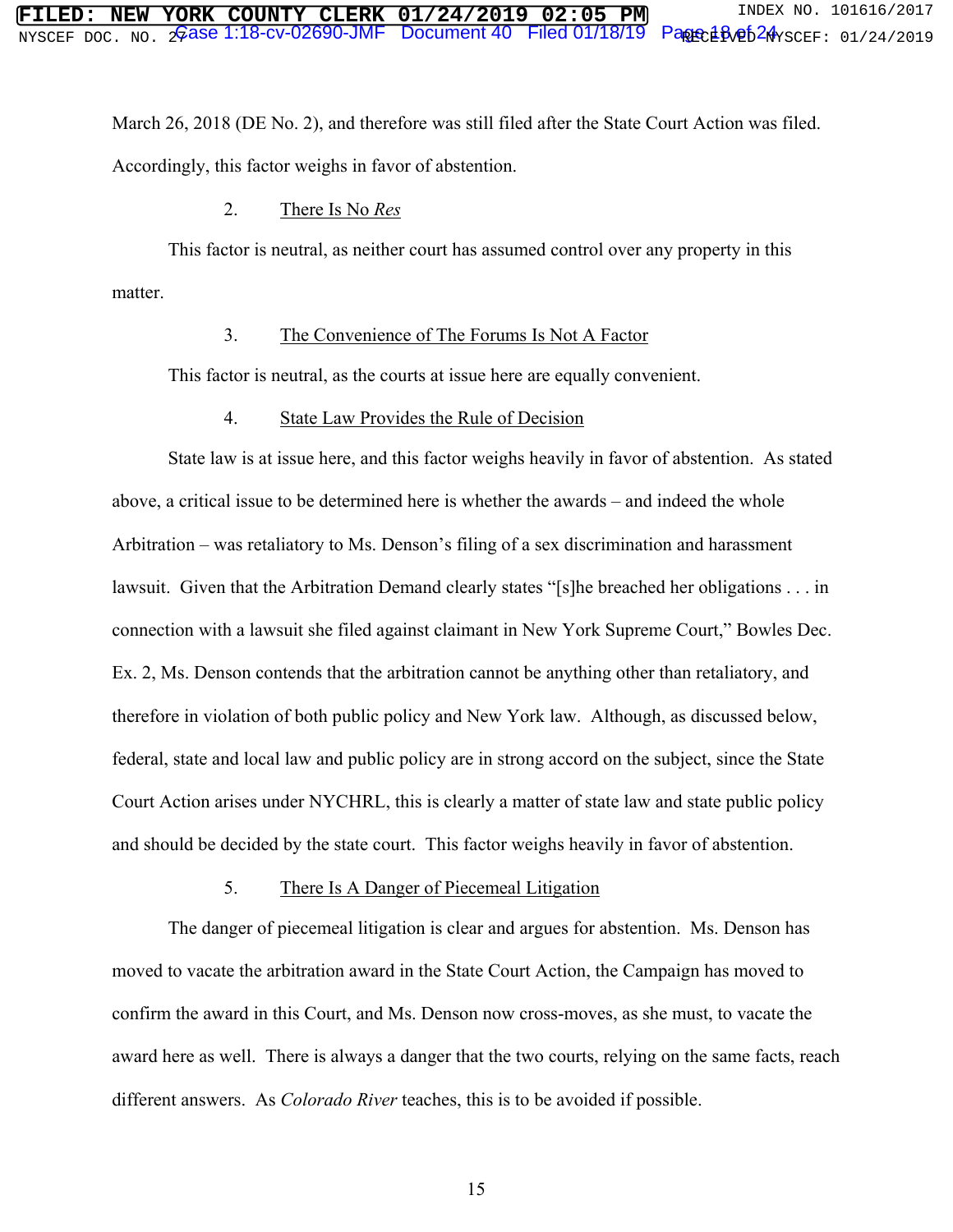#### 6. The State Action Adequately Protects the Campaign's Rights

Finally, the state court can adequately protect the Campaign's rights under state law. CPLR 7510 clearly allows (and in fact compels) New York courts to confirm arbitration awards if they are not vacated; New York courts are also no strangers to application of the FAA. If the state court determines that the awards are proper, there is no doubt that the state court can confirm them. Accordingly, this factor weighs in favor of abstention.

Evaluating all the factors above, this case clearly calls for abstention, even if the Court ultimately determines that it has jurisdiction. Accordingly, Ms. Denson respectfully requests that the Court deny the motion and dismiss the case.

### c. Confirmation Of The Awards Should Be Denied; Instead, They Both Should Be Vacated

#### 1. Arbitrator Kehoe's Awards Exceeded His Authority

Section 10 of the FAA (9 U.S.C. §10) and CPLR 7511(b)(2) each provide for *vacatur* of an arbitration award issued by an arbitrator in excess of his authority. In the case of the awards at issue here, Arbitrator Kehoe exceeded his authority in two critical respects and, as a result, his awards should be vacated.

First, the awards exceeded Arbitrator Kehoe's authority because he continued arbitrating a dispute that a court of competent jurisdiction, *i.e.* Justice Bluth in the State Court Action, found non-arbitrable in the State Court Order. Indeed, she made that finding resoundingly, commenting that "it isn't even a close question." State Court Order at 4. The Campaign is thus left with the fallacy that this Court, in finding in the Federal Court Order that Ms. Denson must arbitrate any claim as to the NDA's invalidity, specifically compelled or authorized Arbitrator Kehoe to decide that question in the Arbitration. However, the Campaign's fallacy sets up a conflict between the State Court Order and the Federal Court Order, whereas the Federal Court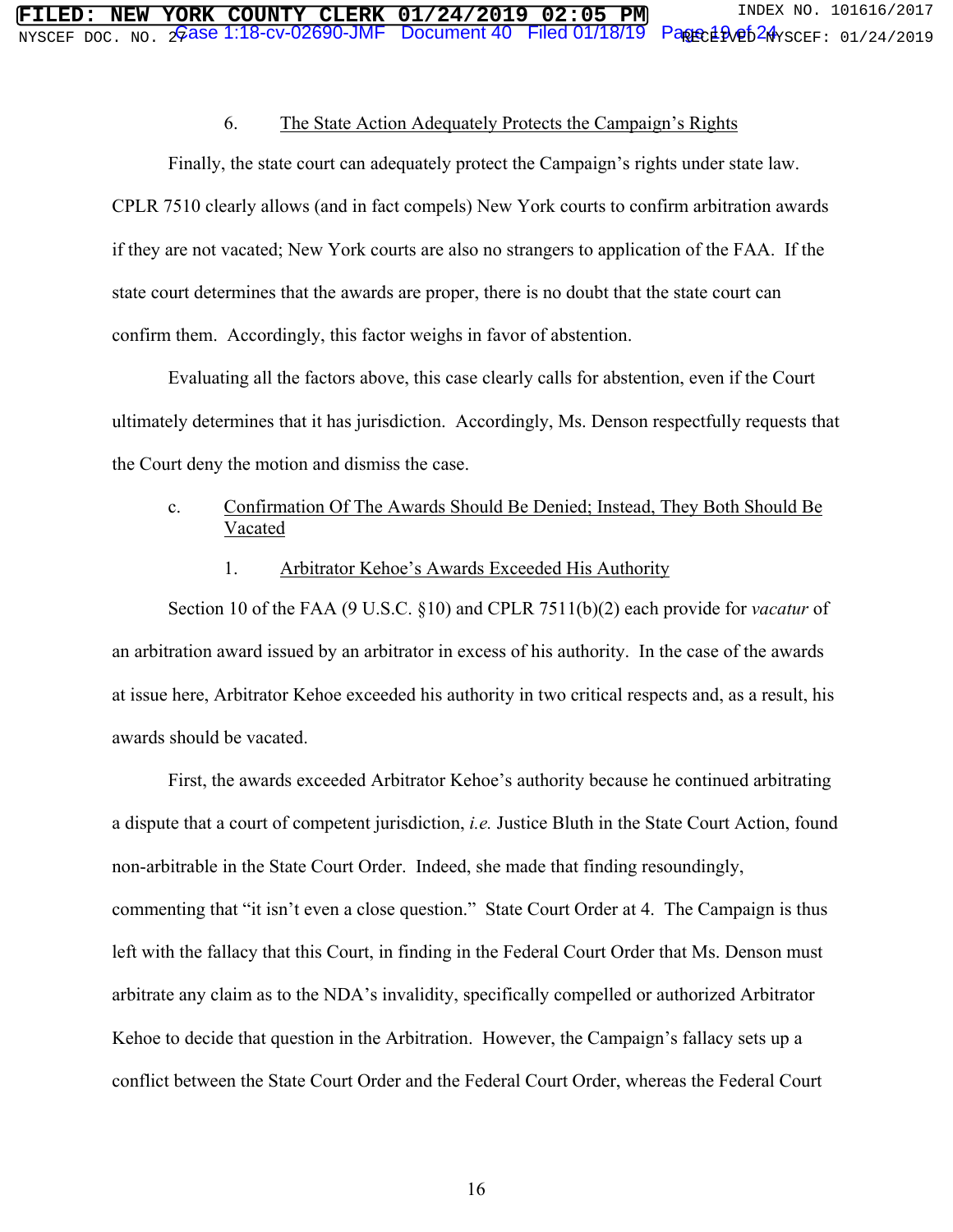# $\overline{\text{MISCEPT DOC. NO. 26}}$ ase 1:18-cv-02690-JMF Document 40 Filed 01/18/19 Page 2 $\text{0.4}$ scef: 01/24/2019 **FORK COUNTY CLERK 01/24/2019 02:05 PM** INDEX NO. 101616/2017<br>2Gase 1:18-cv-02690-JMF Document 40 Filed 01/18/19 Parre20op62Ayscer: 01/24/2019

Order harmonized the two, recognizing that there is no conflict between finding the issues raised in the Arbitration – which did not include Ms. Denson's invalidity claim – are non-arbitrable, while finding her invalidity claim to be arbitrable. As noted above, Ms. Denson plans to pursue the arbitration of her invalidity claim, as directed by the Federal Court Order, by commencing a class arbitration before the AAA. Denson Dec. ¶ 11.

Second., Arbitrator Kehoe exceeded his authority in ruling on the NDA's validity even though neither Ms. Denson nor the Campaign placed that issue before him. "If arbitrators rule on issues not presented to them by the parties, they have exceeded their authority and the award must be vacated." *Fahnestock & Co. v. Waltman*, 935 F.2d 512, 515 (2<sup>d</sup> Cir. 1991); *see also Melun v. Strange*, 898 F. Supp. 990, 992 (S.D.N.Y. 1990) ("courts will vacate an award where the arbitrator has ruled on issues not presented to him by the parties") (collecting cases); *Colorado Energy Mgt., LLC v. Lea Power Partners, LLC,* 114 A.D.3d 561, 564 (1<sup>st</sup> Dept 2014)  $(same)$ ; CPLR 7511(b)(1)(iii).

In rendering the Partial Award, Arbitrator Kehoe went to unexplainable lengths to rule against Ms. Denson, a non-participating *pro se* litigant, on issues not before him in the Arbitration. Chief among these is his use of Ms. Denson's September 7, 2018 letter as a basis for indicating that Ms. Denson had raised the validity and enforceability of the NDA in the Arbitration, then going on to rule "the [NDA] is valid and enforceable" because "[Ms. Denson] has not submitted any law or argument" in support of such a finding. Partial Award at 3.

The Arbitrator's thought process rejects reality: the letter does not submit law or argument because Ms. Denson was not participating in the Arbitration and was writing to inform the tribunal of the State Court Order finding the subject matter of the Arbitration non-arbitrable. The letter does not by its words, and Ms. Denson did not by her words, intend to place the issue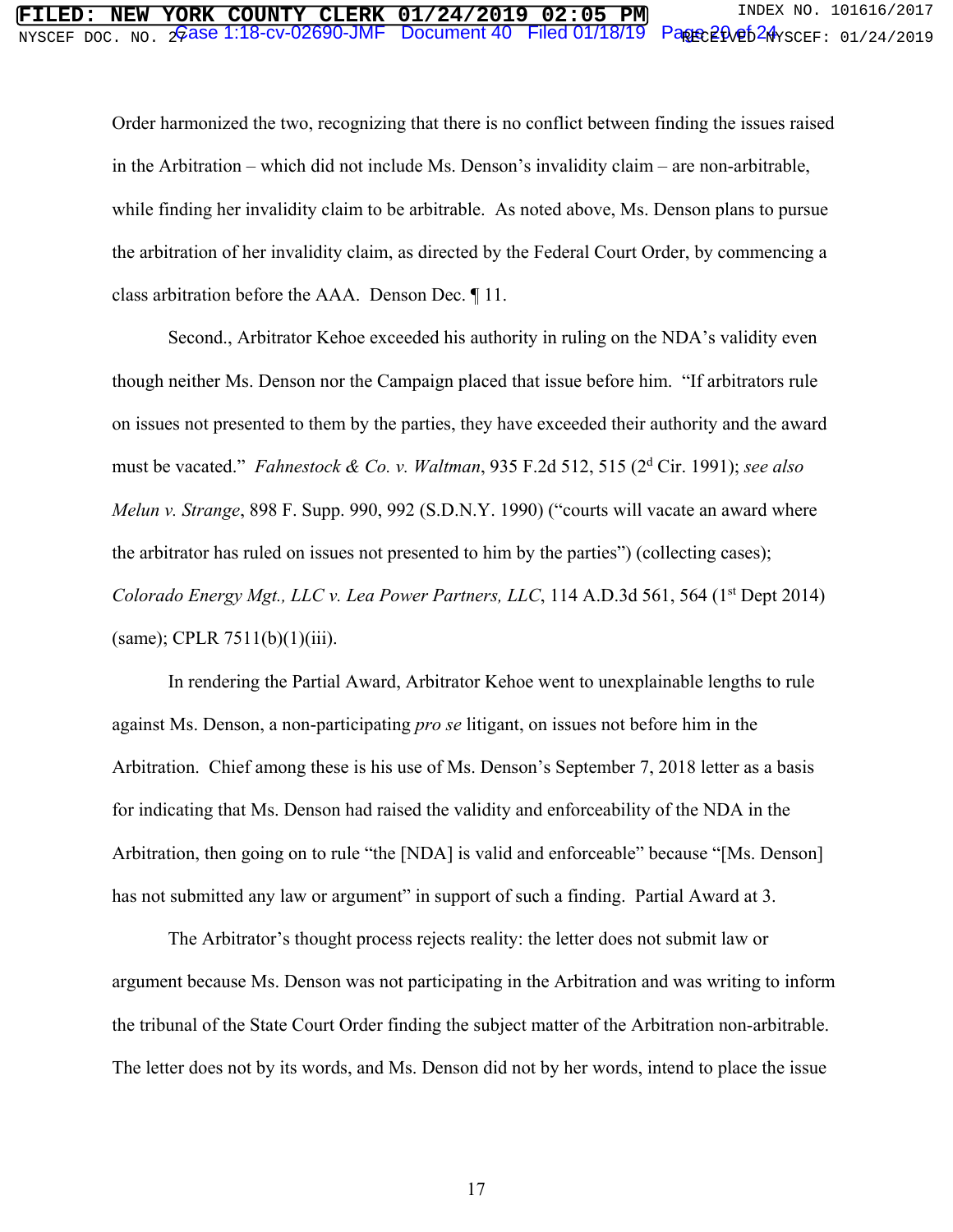of the validity or enforceability of the NDA before Mr. Kehoe for decision. At minimum, if that is what Arbitrator Kehoe believed Ms. Denson's letter had done, an invitation to the parties to brief this important issue should have ensued before issuing the Partial Award, which itself validates the NDA in cursory fashion, without any authority or analysis.<sup>6</sup> Instead, Arbitrator Kehoe threw caution to the wind and seemingly bent over backwards to rule in the Campaign's favor. His awards should therefore be vacated.

#### 2. The Awards Violate Public Policy

The United States Supreme Court and Second Circuit Court of Appeals have long held that a court may not enforce, and must vacate, an arbitral award that violates public policy. *W.R. Grace & Co. v. Local Union 759, Int'l Union of United Rubber Workers*, 461 U.S. 757, 766 (1983); *Local 97, IBEW v. Mohawk Power Corp.,* 196 F.3d 117, 125 (2d Cir. 1999) (citing *W.R. Grace* and stating "[a] court may vacate an arbitral award on public policy grounds"); *Diapulse*  Corp. of America v. Carba, Ltd., 626 F.2d 1108, 1110 (2<sup>d</sup> Cir. 1980) ("[a]lthough contravention of public policy is not one of the specific grounds for vacation set forth in section 10 of the Federal Arbitration Act, an award may be set aside if it compels the violation of law or is contrary to a well accepted and deep rooted public policy"). Determination of whether an award violates public policy is a matter only for the courts to decide, not the arbitrator. *W.R. Grace*, 461 U.S. at 766.

Public policy for these purposes is defined as "some explicit public policy that is well defined and dominant, and is to be ascertained by reference to the laws and legal precedents and not from general considerations of supposed public interests." *United Paperworkers Int'l Union v. Misco, Inc.*, 484 U.S. 29, 43 (1987), quoting *W.R. Grace*, 461 U.S. at 766 (internal quotations

 $\overline{a}$ 

<sup>&</sup>lt;sup>6</sup> Likewise, Arbitrator Kehoe failed to identify a single statement or fact that could support a finding that Ms. Denson violated the NDA by anything said on her Twitter of GoFundMe pages.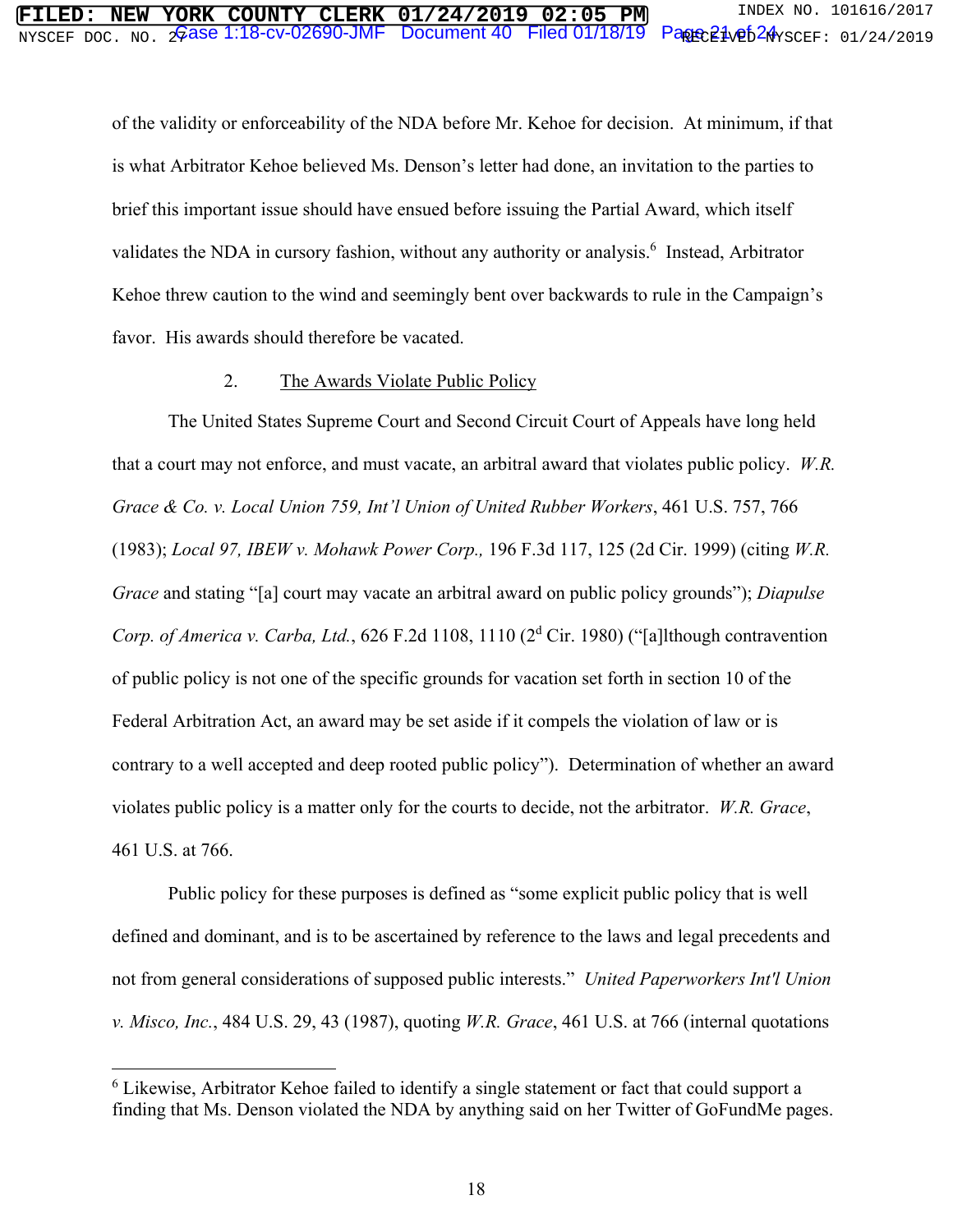omitted). The court in *Consolidated Edison v. Utility Workers' Union of Am.*, No. 95-cv-1672, 1996 U.S. Dist. LEXIS 9182, at \*6 (S.D.N.Y. July 3, 1996) (also available on Westlaw at 1996

WL 374143) described the analytic process as follows:

To determine whether an arbitration award is contrary to public policy, the first step is to identify the public policy at issue. The doctrine is only applicable where the public policy is well-defined and dominant as "ascertained by reference to the laws and legal precedents and not from general considerations of supposed public interests." The determination of the relevant public policy is for the court. Once the public policy is identified, the question becomes whether enforcement of the arbitration award would violate that policy.

(citations omitted).

In this instance the public policy at issue is set forth in the legion of federal, state and local statutes that prohibit retaliation against employees for bringing or participating in proceedings to oppose unlawful workplace conduct. In the case of sex discrimination and harassment as Ms. Denson alleges in the State Court action, laws on the federal, state and local level prohibit the Campaign from retaliating against Ms. Denson for asserting such claims in court or before an administrative agency: Title VII of the Civil Rights Act of 1964, 42 U.S.C. §2000e-3(a); the New York State Human Rights Law, Executive Law §296(7); and NYCHRL, NYC Admin. Code §8-107(7). Numerous other laws contain comparable provisions protecting employees from retaliation for bringing or participating in proceedings to redress unlawful workplace conduct. *See*, *generally*, *Fact Sheet: Retaliation Based on Exercise of Workplace Rights Is Unlawful*, published jointly by the United States Department of Justice, National Labor Relations Board, United States Department of Labor and the Equal Employment Opportunity Commission (copy provided at Bowles Dec. Ex. 12). These are fundamental provisions of federal, state and local employment and civil rights laws designed to empower employees to enforce the law without fear of retribution, not mere considerations of public interest.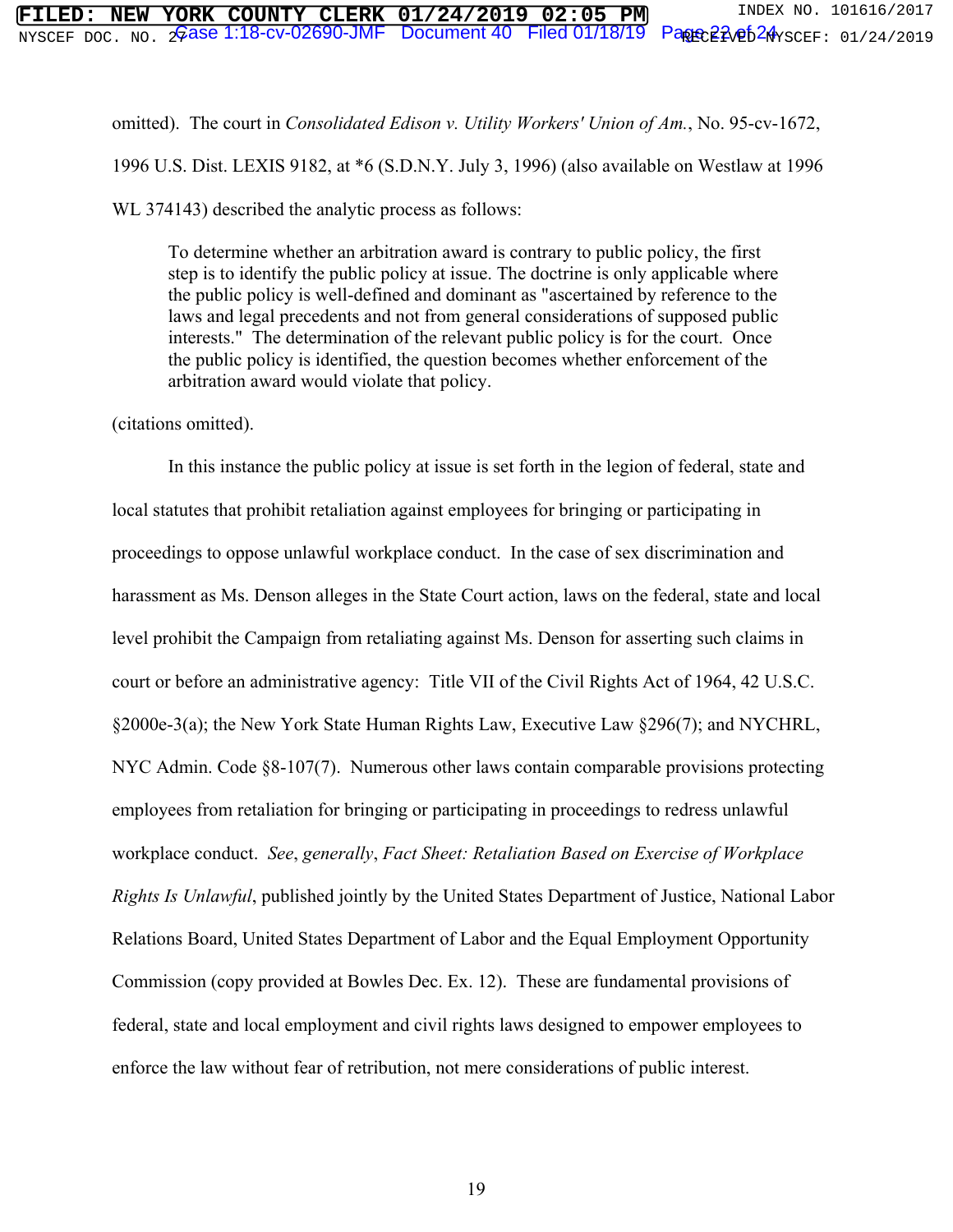# $\overline{\text{MISCEPT DOC. NO. 26}}$ ase 1:18-cv-02690-JMF Document 40 Filed 01/18/19 Page 23  $Q_{\text{XSCEF: 01/24/2019}}$ **FORK COUNTY CLERK 01/24/2019 02:05 PM** INDEX NO. 101616/2017<br>Gase 1:18-cv-02690-JMF Document 40 Filed 01/18/19 Pape 23/05/24 scrr: 01/24/2019

Arbitrator Kehoe's awards violate these bedrock public policies by sanctioning weaponization of the NDA to retaliate against an employee like Ms. Denson – who did nothing more than exercise her right to bring a statutory sex discrimination and harassment claim pursuant to NYCHRL. The Campaign's Demand for Arbitration leaves no doubt on this: it brought the Arbitration contending Ms. Denson "breached her obligations by publishing certain confidential information and disparaging statements *in connection with a lawsuit she filed against claimant in New York Supreme Court*." Bowles Dec. Ex. 2 (emphasis added).

Very simply, if Ms. Denson had not sued for sex discrimination and harassment, there would be no Arbitration. The Campaign also makes clear what it wants from Ms. Denson as a result of her decision to pursue a sex discrimination and harassment suit: "compensatory damages, punitive damages; and all legal fees and costs incurred in connection with this arbitration." It is hard to imagine a more flagrant, *in terrorem* tactic to discourage Ms. Denson, or any other employee, contractor or volunteer who signed an identical NDA, from pursuing any kind of claim of workplace misconduct. As Arbitrator Kehoe's awards authorize and reward such retaliation against an individual for pursuing her workplace rights, the awards should be vacated as violative of public policy.